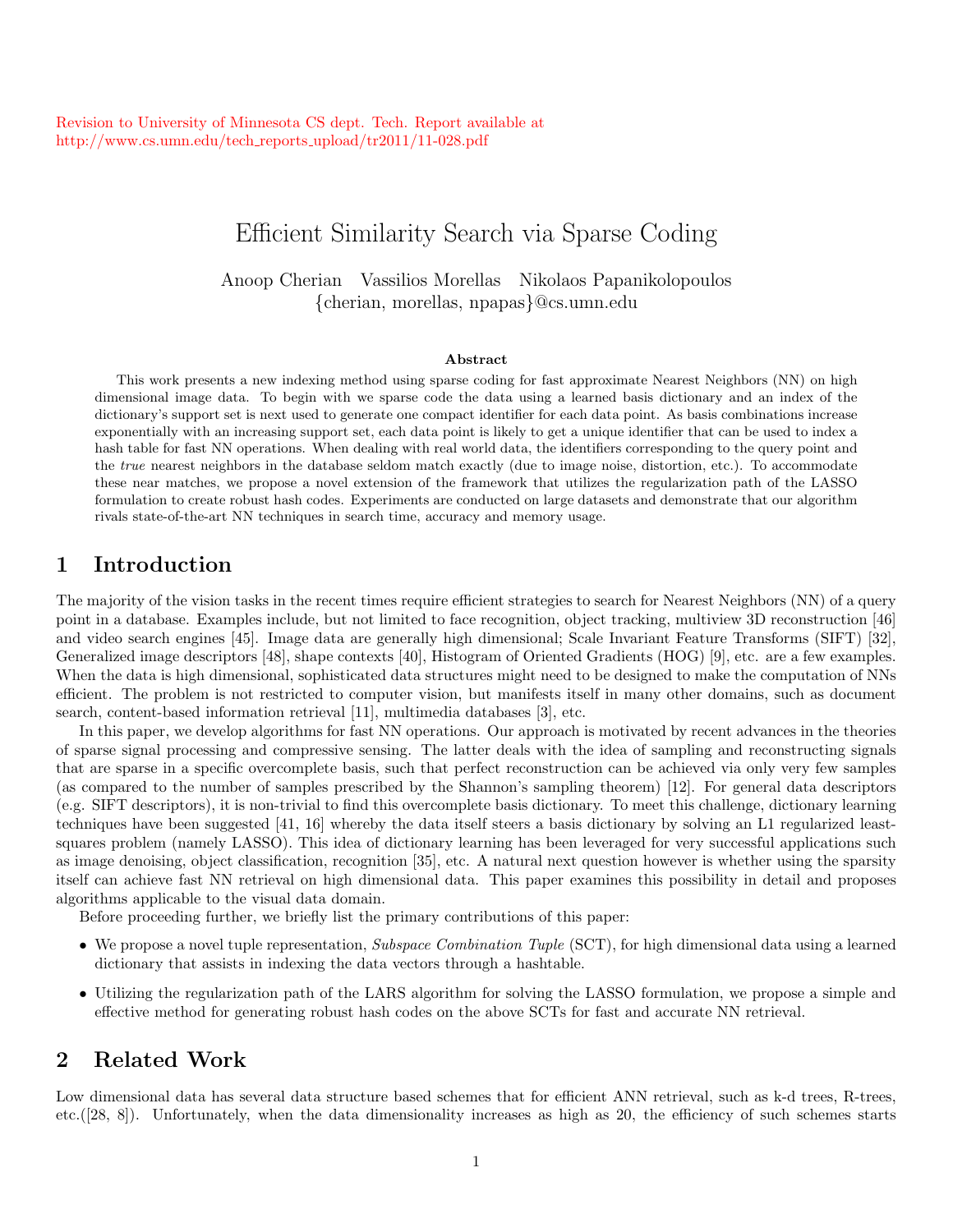dropping as shown in [2]. It is seen that in high dimensional spaces, the computational expense of these classical algorithms is no better than a linear scan over the entire dataset ([22]). Of the several schemes advocated for efficient ANN, the most popular has been *Locality Sensitive Hashing* (LSH) ([10]), which introduces the traditional hashing schemes into a probabilistic framework in which similar data points have a greater probability of colliding to the same hash bucket. It is often seen that the hash family selected for LSH do not have any connection to the structural properties of the original data, whose knowledge might help in generating smaller hash codes. Towards this end, Restricted Boltzmann Machines (RBMs) ([43]) and adaptations of Boosting ([44]) have been proposed. These algorithms need to store the original data points in the hash table to resolve collisions; hindering their scalability.

Prioritizing low memory footprint, while sacrificing retrieval accuracy, resulted in the design of optimal hash codes that capture the data properties. An effort in this direction is the well-known Spectral Hashing (SH) algorithm ([50]), which establishes a connection between efficient graph partitioning and optimal binary codes. The algorithm minimizes the sum of the Hamming distances between pairs of input data points weighted by a Gaussian kernel constructed on the respective data features. In [42], a shift invariant kernel (based on random Fourier features) is proposed instead of the Gaussian kernel, showcasing better performance. The dependence of SH on a particular kernel is avoided in [31] by estimating a low dimensional data distribution. Learning such low dimensional structures has also been adopted in other hashing algorithms such as [23]. There have been efforts to elevate standard machine learning techniques to address ANN via LSH. In [29], random linear data projections are extended to non-linear functions through a kernel mapping, the subsequent hashing algorithm referred to as Kernelized LSH (KLSH). A general trend in all these methods is the selection of a set of random hyperplanes to which the data is projected, later these projections are used for hashing in the binary Hamming space. It is often seen that the selection of these hyperplanes has a tremendous impact on the accuracy of the respective algorithm. More recently, quantization techniques have been extended to produce efficient indexing techniques in [24], in which a data vector is mapped to the indices of a Cartesian product of subspaces; the basis for each subspace is learned independently. There could be redundancies in the basis between subspaces, learning which could help efficient indexing.

Building similarity metrics on sparse codes has been investigated several times in the recent past ([27, 7]). Unfortunately, the adequacy of these metrics for retrieval problems is not thoroughly investigated. Sparse coding for image classification has been suggested in [51] and [49]. A sparse coding framework that approximates the inner-product distance between data points for retrieval is presented in [53]. All these papers agree that sparse coding is sensitive to variations in the original data vectors; as a result, applying these approaches to retrieval problems is difficult. In this paper, we show that sparse coding can in fact produce efficient and accurate ANN if used correctly. To this end, we propose a novel encoding scheme on the sparse codes that approximates the Euclidean distance between the data points. Utilizing the regularization path, we show that robust sparse codes can be produced easily. We show extensive experiments to demonstrate that our method outperforms the state of the art in retrieval against accuracy, scalability and robustness.

## 3 Preliminaries

### 3.1 Sparse Coding and Dictionary Learning

Given a data vector  $v \in \mathbb{R}^d$ , assume that we know a dictionary **B**, with basis  $b_i, i = 1, 2, \dots, n$  (each  $b_i \in \mathbb{R}^d$ ) as its columns, in which v is k-sparse  $(k \ll d)$ . Sparse coding refers to the idea of finding these k basis whose linear combination will approximate v. Contrary to classical approaches such as PCA, sparse coding allows B to be *overcomplete* (and thus nonorthonormal), making it more flexible to adapt to the data. Such representations have found immense success in computer vision: a few well-known examples include image compression using wavelet dictionaries ([39]), image denoising ([17]), and inpainting ([18]). Given v and **B**, the problem of finding the k-sparse vector  $w = S_k(v)$  can be cast as the following optimization problem:

$$
\underset{w}{\operatorname{argmin}} \|v - \mathbf{B}w\|_2^2, \quad \text{subject to} \quad \|w\|_0 = k,\tag{1}
$$

where the  $\ell_0$  pseudo-norm (which is the number of non-zeros in the coefficient vector w) is constrained at k. Unfortunately, this formulation results in a combinatorial optimization problem that is known to be NP-hard. As a result, relaxations to (1) have been proposed in which one replaces the  $\ell_0$  constraint with its closest convex counterpart, the  $\ell_1$  norm ([13]). This results in the following optimization problem (popularly known as the LASSO in the statistics literature ([47])):

$$
SC_{\text{LASSO}}(t; v) := \underset{w}{\text{argmin}} \|v - \mathbf{B}w\|_2^2, \quad \text{subject to} \quad \|w\|_1 \le t,\tag{2}
$$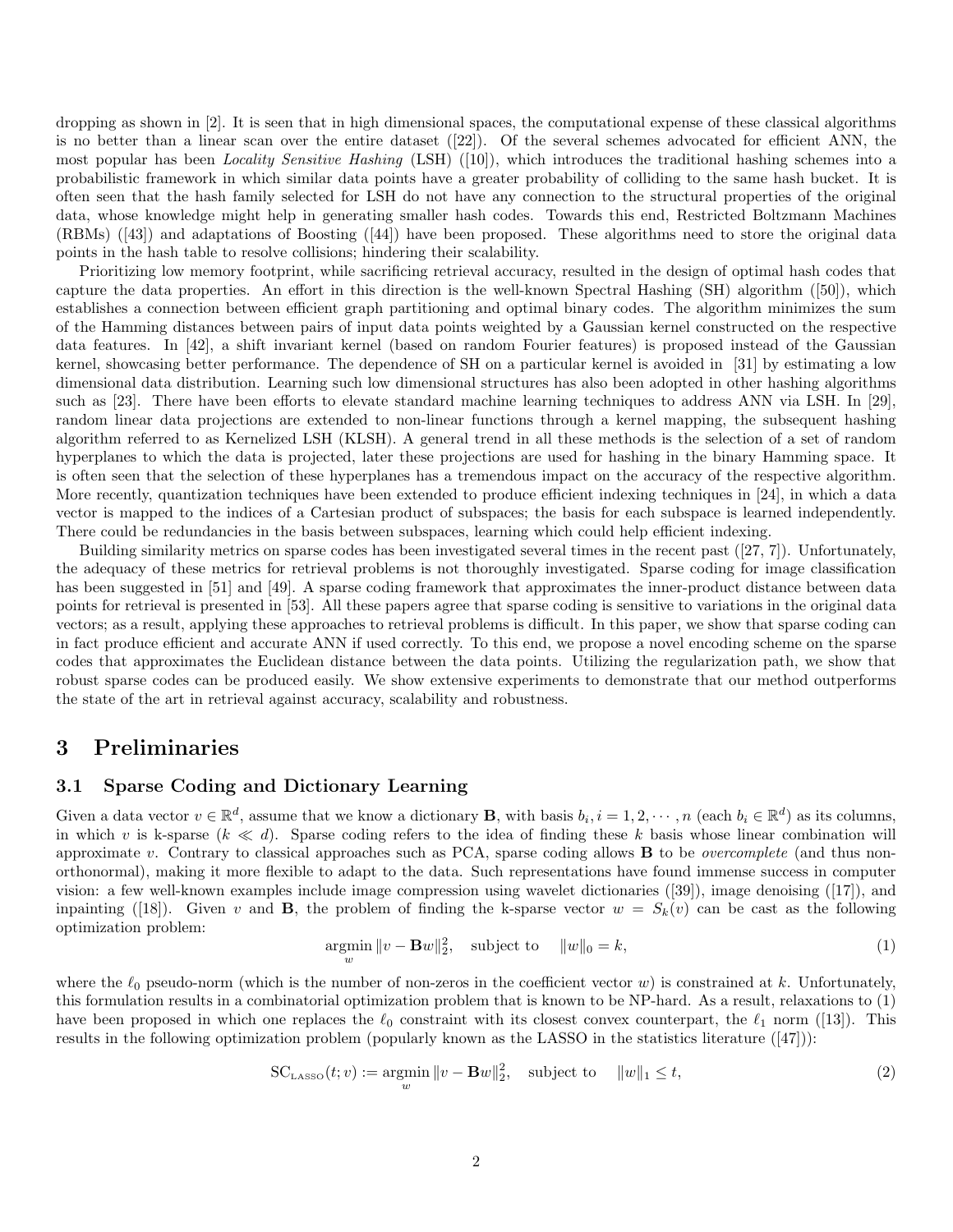for a tuning paramter t. Typically, the formulation in (2) is written in the equivalent *Lagrangian* form (known as *Basis Pursuit Denoising* ([6])):

$$
SC_{BP}(\lambda; v) := \underset{w}{\text{argmin}} \frac{1}{2} \|v - \mathbf{B}w\|_2^2 + \lambda \|w\|_1,
$$
\n(3)

for a regularization parameter  $\lambda > 0$  (which is inversely related to the bound t in (2)). Over the past few years, there have been several algorithms suggested to solve the LASSO efficiently ([38, 14, 30]).

A fundamental problem that one has to deal with when applying sparse coding to data from a new application is to design an *appropriate dictionary* in which the data points can be sparsely approximated. To address this difficulty, Dictionary Learning (DL) techniques have been suggested, in which one learns a dictionary from the data itself by solving a variant of (3), but with the dictionary also as an unknown. Using the notations in (3), and further assuming that we have access to a set of data vectors  $v_i, i = 1, 2, \dots, N$ , the DL problem is stated as follows:

$$
\min_{\mathbf{B}, w_1, w_2, \cdots, w_N} \sum_{i=1}^N \|v_i - \sum_j w_i^j b_j\|_2^2 + \lambda \|w_i\|_1 \quad \text{s.t.} \quad \|b_j\|_2 \le 1, \ \forall j \in \{1, ..., n\},\tag{4}
$$

where the notation  $w_i^j$  denotes the jth dimension of the coefficient vector  $w_i$ . Further, to disallow arbitrarily large values in the learned basis, each basis is constrained to have unit norm. Although, the DL formulation (4) is non-convex and non-differentiable, there have been several approaches advocated to solve it to a local minimum efficiently, such as MOD of [19], K-SVD of [1], and online DL of [34].

A quantity that we frequently allude to in this paper is the *coherence* of the dictionary, which is defined as follows:

**Definition 1** (Coherence). Assume that **B** is a dictionary with  $b_1, b_2, \dots, b_n$  as its columns, learned as per (4). Then we *define the* coherence µ *of* B *as:*

$$
\mu(\mathbf{B}) = \max_{i < j} |b_i^T b_j|, \ \forall i, j \in \{1, 2, \cdots, n\} \,. \tag{5}
$$

Another important ingredient of our algorithm is the *Regularization Path* (RP) of the sparse codes. Recall that, the greater the regularization on the  $\ell_1$  norm (in (2) or (3)), the sparser w will be. It can be shown that the coefficients in w corresponding to the active basis form piecewise linear trajectories ([36]) as a function of  $\lambda$ ; RP refers to this path. Formally,

**Definition 2** (Regularization Path). *Referring to* (3), let  $w(\lambda) = SC_{BP}(\lambda; v)$ , and let  $w^i(\lambda)$  be the *i*-th dimension of  $w(\lambda)$ *corresponding to a basis*  $b_i \in \mathbf{B}$ *. Then, we define the* Regularization Path *of*  $b_i$  *as the set of all values of*  $w^i(\lambda), \forall \lambda \in [0, \infty)$ *.* 

### 3.2 Least Angle Regression (LARS)

Amongst several efficient algorithms for sparse coding that solves either the formulation (2) or (3) ([37, 30, 26, 20]), we will be particularly interested in the *Least Angle Regression* (LARS) algorithm of [14]; reasons for which will be described after reviewing this algorithm briefly below.

The LARS algorithm essentially solves the LASSO formulation in (2). It starts with a coefficient vector  $w = 0$  and builds the sparse w in steps. At step k, let us assume  $\theta^k$  is an estimate of v. Each step of LARS finds a basis from the dictionary **B** that is most correlated with the residual  $C^k = v - \theta^k$  at that step. Let us say  $b^* \in \mathbf{B}$  is such a basis at step k. Assuming  $\mathbf{B}_{\mathcal{A}}$  is a set of active basis vectors corresponding to the support set  $\mathcal{A}$  of  $w^k$ , then LARS will compute a descent direction u that is equiangular to  $b^*$  and all the basis in  $B_A$ . Next, LARS does steepest gradient descent in the direction u to produce a new estimate for v:  $\theta^{k+1} = \theta^k + \gamma^k u$ . The step size  $\gamma^k$  is chosen so that after this single descent, the residual  $C^{k+1}$  will be equally correlated with u and some other basis  $b' \in \mathbf{B} \setminus \mathbf{B}_{\mathcal{A}}$ . The efficiency of LARS comes from the fact that  $\gamma^k$  can be precomputed. This procedure is repeated until the  $\ell_1$  constraint on w is violated or the residual is lower than a pre-specified threshold. Algorithm 1 reviews the essential steps of LARS (refer to [14] for details).

LARS has several useful properties from the perspective of retrieving nearest neighbors, namely (i) the computation of equiangular directions naturally provides a radial partitioning of the data space; each new basis added to the active set  $A$ splits the space into partitions of smaller sizes, and (ii) starting with an empty active set, LARS offers an efficient way to compute the entire trajectories of the basis in the active set, in a single pass. Lower regularizations (or larger bounds  $t$  in Algorithm 1) lead to closer approximations to the data. These two properties help control the approximation to the ANN we desire. Further, LARS is *less* greedy compared to other sparse coding approaches such as *Orthogonal Matching Pursuit* ([38]); as a result improves the robustness of the sparse code to data perturbations, as we will see later.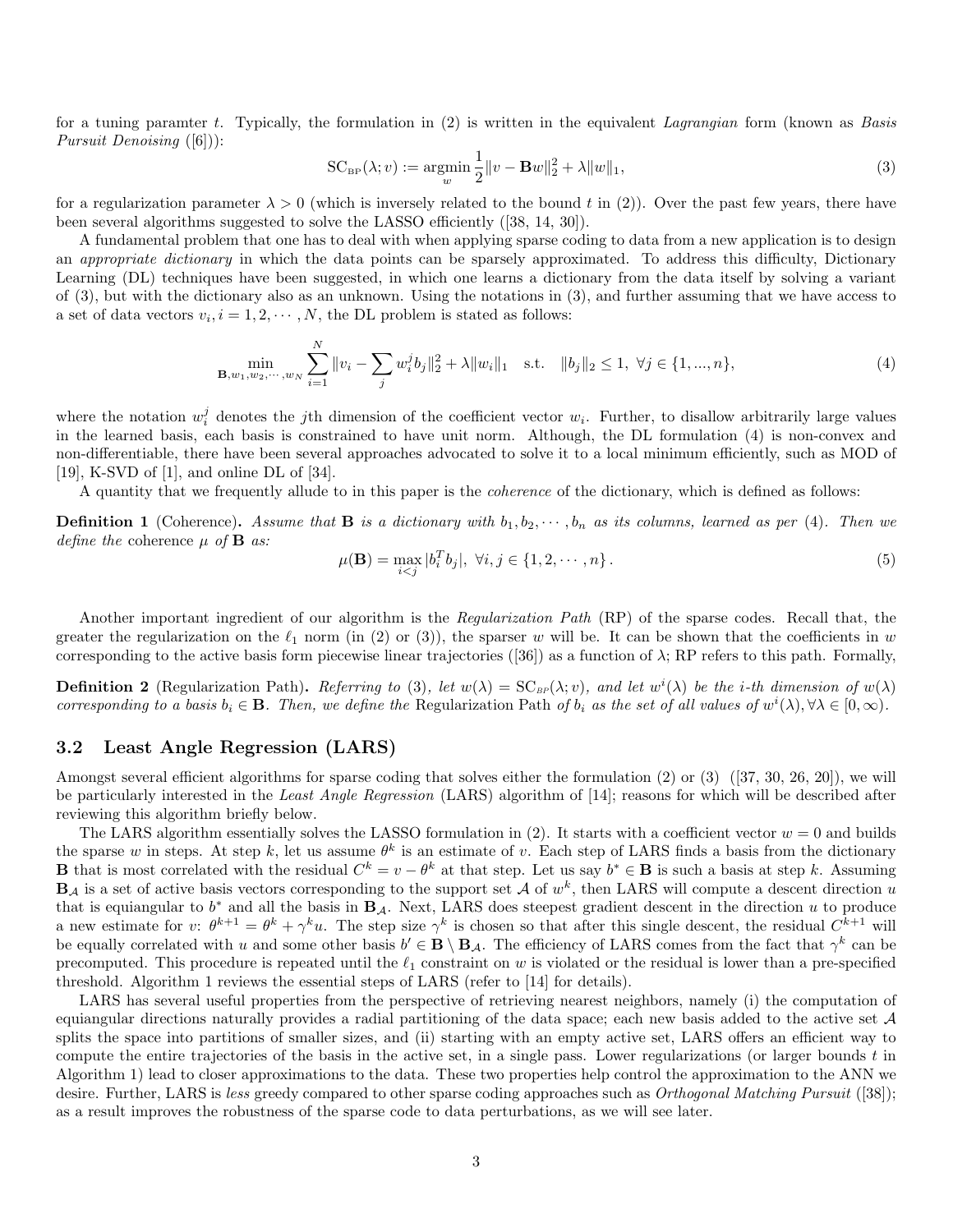Algorithm 1 LARS

**Require: B**, *v*, *t* {or  $\delta$  such that  $||v - \mathbf{B}w||_2 \le \delta$ } 1:  $k \leftarrow 0, \theta^k \leftarrow 0, \mathbf{B}_{\mathcal{A}} \leftarrow \{\}$ 2: while  $||w^k||_1 \le t$  (or  $||v - \mathbf{B}w^k||_2 > \delta$ ) do 3:  $C^k \leftarrow (v - \overline{\theta}^k)$  $4:$  $\mathbf{r}^* \leftarrow \mathop{\mathrm{argmax}}_{\forall b \in \mathbf{B} \setminus \mathbf{B}_{\mathcal{A}}}(|b^TC^k|)$ 5:  $\mathbf{B}_{\mathcal{A}} \leftarrow \mathbf{B}_{\mathcal{A}} \cup \{b^{\bar{*}}\}$ {Let  $1_A$  is a vector of ones with |A| dimensions, the *equiangular vector u* is given by:} 6:  $u \leftarrow \mathbf{B}_{\mathcal{A}} w_{\mathcal{A}}^k$ , where  $w_{\mathcal{A}}^k \leftarrow \left( \mathbf{1}_{\mathcal{A}}' \left( \mathbf{B}_{\mathcal{A}}^T \mathbf{B}_{\mathcal{A}} \right)^{-1} \mathbf{1}_{\mathcal{A}} \right)^{-\frac{1}{2}} \left( \mathbf{B}_{\mathcal{A}}^T \mathbf{B}_{\mathcal{A}} \right)^{-1} \mathbf{1}_{\mathcal{A}}$ 7:  $\theta^{k+1} \leftarrow \theta^k + \gamma^k u$ ; Refer [14] for details on  $\gamma^k$ 8:  $k \leftarrow k + 1$ 9: end while 10:  $return w^k$ 

However, the overcompleteness of B poses an issue when using LARS. Recall that, the basis in B are linearly dependent. As a result, it is possible that the direction of LARS descent at some step might be opposite to the direction of some other basis already in the active set. This might result in the decrease or even zero-crossing of the coefficient associated with this basis in w. When this happens, LARS will drop this basis from the active set [14]. Such a basis drop will violate the data space partitioning assumptions that we alluded to earlier. Thus, we assume that LARS will not encounter any *basis drop*, explicit conditions for which will be provided in Section 5.3. Formally,

**Condition 1.** For a data vector v, let  $w^k = S_k(v)$  be the k-sparse vector found by LARS at step k and let  $w_i^k$  denote the *i*-th dimension of  $w^k$ . Then, if  $w_i^k \neq 0$ , implies  $w_i^{k+1} \neq 0$ .

The following propositions directly follow from Algorithm 1 and Condition 1.

Proposition 1. *With reference to the LASSO formulation* (2) *and assuming Condition 1, let* v *be k-sparse in* B *and assume that*  $w^j$  be the sparse vector found by LARS at the j-th step  $(0 \lt j \leq k - 1)$ . Then,

1 The cardinality of the LARS support increases in each LARS step, i.e.  $||w^j||_0 = j$  and  $||w^{j+1}||_0 > ||w^j||_0$ .

2 Increasing the bound decreases sparsity, i.e. there exist bounds  $t, t', t < t'$ , so that  $\|SC_{LASSO}(t; v)\|_0 = j$  and  $\|SC_{LASSO}(t'; v)\|_0 = j$  $j + 1.$ 

*Proof.* Considering each case,

1 This follows directly from Algorithm 1, if Condition 1 is imposed.

2 Let  $||C^j||_2$  be the minimizer of (2) for a bound t and assuming Condition 1. Given that v is k-sparse and  $j \leq k-1$ , there must exist a residual C such that  $||C||_2 < ||C^j||_2$ . Given the convexity of the formulation and the steepest gradient descent at each LARS step, we can achieve  $||C||_2$  only by continuing the loop in Algorithm 1. This implies that we need to increase the bound to  $s > t$ . Now, given that LASSO regularization path is continuous and piecewise linear (refer [36][Lemma 2]), there should exist a  $t < t' \leq s$  such that  $||SC_{\text{LASSO}}(v; t')||_0 = j + 1$ .  $\Box$ 

When the Coherence  $\mu(\mathbf{B}) = 1$ , there will be multiple equivalent LARS regularization paths (which deters its usefulness to ANN retrieval as we cannot produce unique sparse codes for a given data vector). The following proposition formally states this fact.

**Proposition 2.** Assuming Condition 1, for a data vector v, let  $A = \{b_{i1}, b_{i2}, \dots, b_{ik}\}$  be a well-ordered set of basis vectors  $b_{ij} \in \mathbf{B}$  selected by LARS, with the ordering  $b_s < b_t$ , if  $s < t$  for LARS steps s and t. Then the sequence A is unique iff  $\mu(\mathbf{B}) < 1$ .

*Proof.* It is easy to see that if  $\mu(\mathbf{B}) = 1$ , step 4 of Algorithm 1 will select multiple equally correlated bases.

Now, we have all the necessary results to establish a connection between NN retrieval and sparse coding.

 $\Box$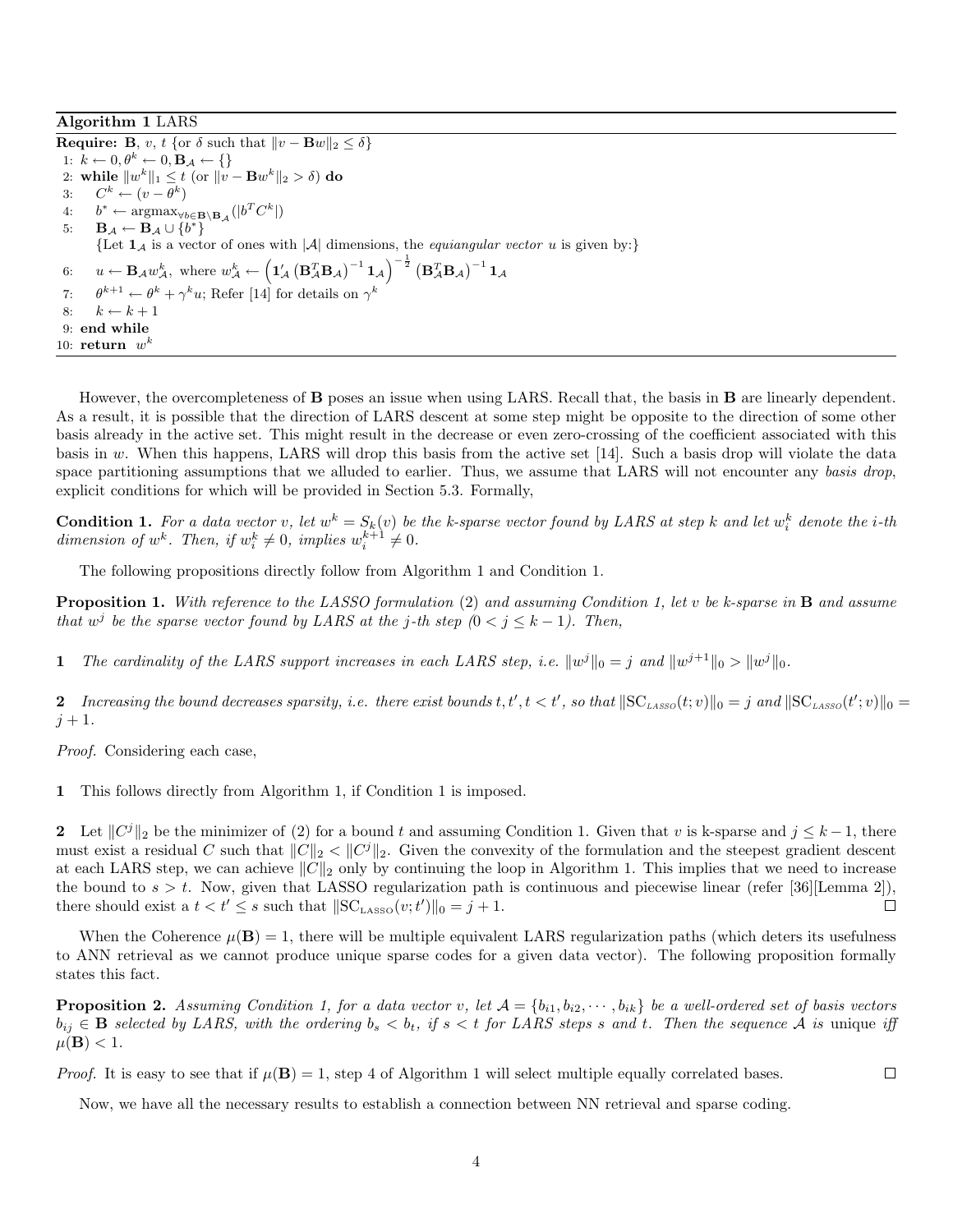## 4 Sparse Coding and ANN Retrieval

To make our proofs more intuitive, we will use the *Constrained BP* (CBP) form of the LASSO formulation ([52]), which constrains the reconstruction error as opposed to sparsity:

$$
SC_{CBP}(\delta; v) := \underset{w}{\operatorname{argmin}} \|w\|_1 \quad \text{subject to} \quad \|v - \mathbf{B}w\|_2^2 \le \delta^2. \tag{6}
$$

#### 4.1  $\ell_2$  Distances in Sparse Space

The following result establishes a connection between the  $\ell_2$  norm distances between the data vectors in the input space and their sparse codes.

**Theorem 1** (Distances). Let  $v_1, v_2 \in \mathbb{R}^d$  be two zero-mean data points and let **B** a given dictionary. Further, let  $w_1 =$  $S_k(v_1)$  and  $w_2 = S_k(v_2)$  be the k-sparse vectors respectively, produced as per the formulation  $SC_{CBP}$  given in (6) so that  $||v_i - \mathbf{B}w_i||_2^2 ≤ δ^2$ , for  $i ∈ {1, 2}$ *. Then, we have:* 

$$
||v_1 - v_2||_2 \le 2\delta + ||\mathbf{B}||_2 ||w_1 - w_2||_2. \tag{7}
$$



Figure 1: With reference to Theorem 1: O is the origin,  $x_i = Bw_i, i \in \{1, 2\}$  are two approximate reconstructions of the two zero-mean data vectors  $v_1$  and  $v_2$  respectively. The hyperspheres each of radii  $\delta$  and centers  $O_1$  and  $O_2$  represent the locus of the two data points given their approximate reconstructions.

*Proof.* Let us assume that  $x_1 = \mathbf{B}w_1$  and  $x_2 = \mathbf{B}w_2$ . With reference to Figure 1, considering the triangle formed by O,  $O_i$ and points  $v_i$  on the hypersphere with center  $O_i$  (for  $i \in \{1,2\}$ ) respectively, we have

$$
||v_1 - v_2||_2 \le \max_{r_1, r_2} ||x_1 + r_1 \delta - x_2 - r_2 \delta||_2,
$$
\n(8)

where  $\delta$  is the radius of the  $\ell_2$  balls shown in Figure 1 and  $r_1, r_2$  are unit norm directions. After a few rearrangements in the RHS, we get to the result.  $\Box$ 

Typically,  $||B||_2$  is around 10 for all the datasets that we use in our experiments. Building on Theorem 1, we will now introduce our data representation for ANN retrieval.

## 5 Subspace Combination Tuple

As is clear from our previous discussions, each basis in the dictionary represents a non-orthogonal subspace. Through sparse coding we are in fact seeking a new subspace that is a sparse linear combination of the subspaces defined by these basis, that will host a given data vector. If the data point is exactly k-sparse in  $B$ , then there is a unique combination of k subspaces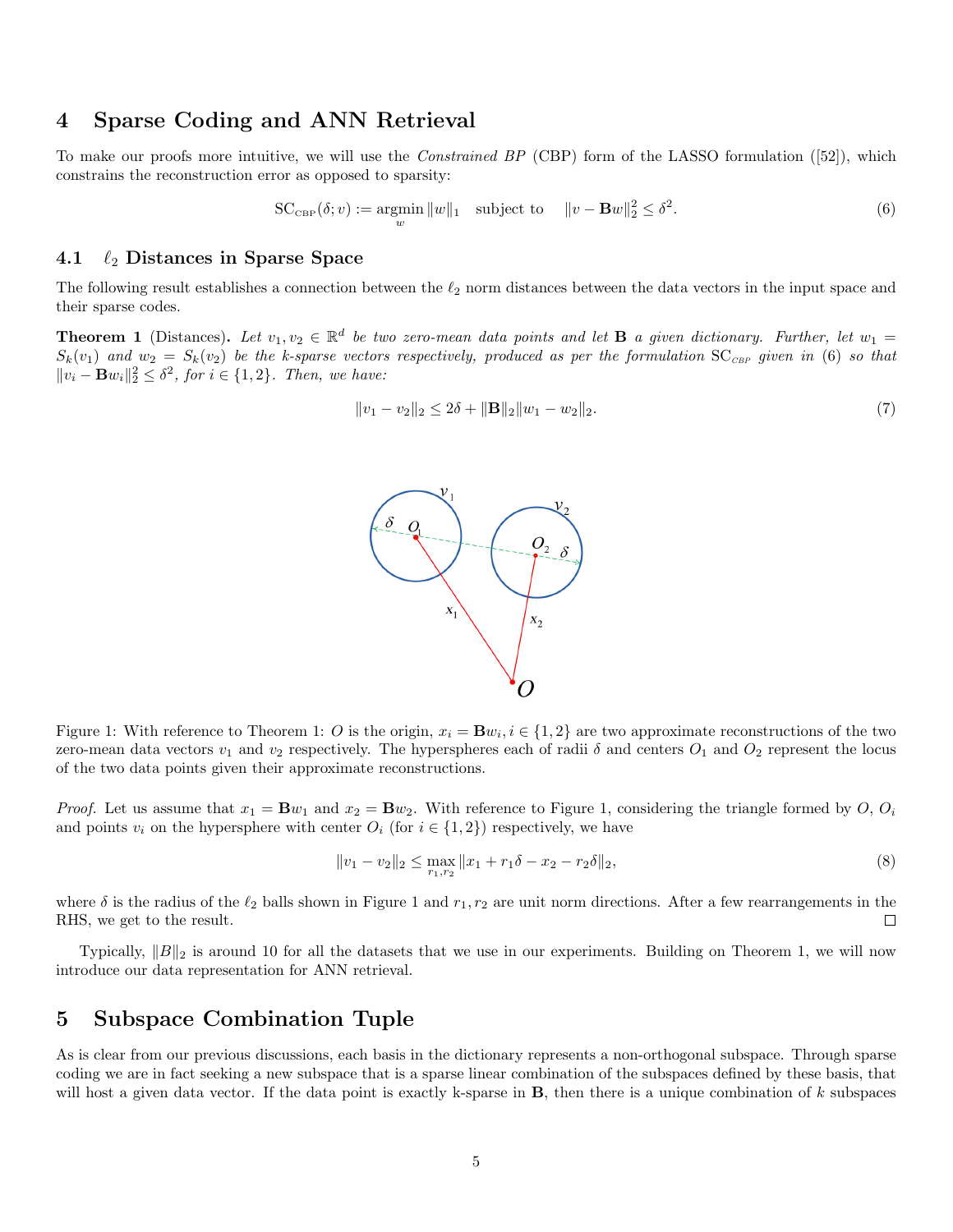from the dictionary for this data vector.<sup>1</sup> In other words, the k basis can be used as *representatives* of a subset of the data, enabling data partitioning. The main idea of this paper is to build a hashing algorithm over these representative basis. First, let us define an encoding of the active support of a k-sparse data vector.

**Definition 3** (Subspace Combination Tuple (SCT)). Suppose that  $w \in \mathbb{R}^n$  is k-sparse. Further, let  $\mathcal{I} = \{1, 2, \dots, n\}$  be the set of the first *n* natural numbers. We define the mapping  $h_k : \mathbb{R}^n \to I$ ,  $(I \subset \mathcal{I}, |I| = k)$  as a Subspace Combination Tuple *of* w, if  $h(w) = \{i_1, i_2, \dots, i_k\}$ , where  $i_j$  represents the index of the dimensions of w, and  $i_j \in h(w)$  if  $w_{i_j} \neq 0$ ,  $\forall i_j \in \mathcal{I}$ .

To make our representation clear, let us take a simple example.

**Example 1.** Assume that for a data vector  $v \in \mathbb{R}^{100}$ , we have  $w = S_3(v)$  in some **B**, where  $w \in \mathbb{R}^{1000}$ . Let us further *assume that*  $\text{Supp}(w) = \{w_{25}, w_{49}, w_{972}\}$  *correspond to the non-zero dimensions in* w. Then, we have  $h_3(w) = \{25, 49, 972\}$ *(the exact ordering of these numbers is irrelevant at this point).*

The following theorem establishes a connection between the SCTs and the angle between the corresponding data vectors.

**Theorem 2** (Angles). For any two zero-mean unit-norm data vectors  $v_1$  and  $v_2$ , let  $w_i = \mathrm{SC}_{\mathit{CBF}}(\delta; v_i)$  and  $T_i = h_k(w_i)$ *for*  $i \in \{1,2\}$  *be the respective* k dimensional SCTs produced by LARS using a dictionary **B** such that  $\mu(\mathbf{B}) < 1$ . Suppose  $||v_1 - v_2||_2 \leq 2\delta$ , then for a probability density defined on a Lebesgue measure given by the volume of overlap of the two *hypershperes with centroids*  $v_i$ , *loci*  $x_i = \mathbf{B} w_i$  *and radii*  $\delta$ ,  $Prob(|T_1 \cap T_2| = k)$  monotonically increases with decreasing  $\widehat{v_1, v_2}$ .

*Proof.* Since  $v_i$  are zero-mean unit norm, we have  $\widehat{v_1, v_2} \propto ||v_1 - v_2||_2$ . As the centroids  $v_i$  and the radii  $\delta$  of the two hyperspheres are fixed, they must have a non-zero intersection when  $||v_1 - v_2||_2 \leq 2\delta$ . Using the fact that the volume of intersection of two hyperspheres increases monotonically with decreasing centroid distances (See [21][Theorem 1.A]), we have  $Prob(|T_1 \cap T_2| = k) \propto |T_1 \cap T_2|/|T_1 \cup T_2| \propto 1/|v_1 - v_2||_2 \propto 1/\widehat{v_1, v_2}$ . Now, assuming Proposition 2, the result follows (the restriction  $\mu(\mathbf{B}) < 1$  and the convexity of SC<sub>CBP</sub> confirms that no basis in **B** that may produce different  $w_i$ s for the same minimizing objective).  $\Box$ 

Theorem 2 can be used to design a hashing algorithm on the SCT representation for ANN retrieval. In fact, such a scheme relates to the well-known Min Hash algorithm ([5]). Conversely, the SCT representation cannot weigh each active coefficient according to its importance. This is critical especially when some of the coefficients may have small values such that they are vulnerable to data perturbations. To avoid this issue, we will describe a modified version of SCT, which we will call an *Ordered Subspace Tuple*. We will show later that OST helps us to generate robust hash codes, together with providing theoretical guarantees for our algorithm. It will also help us circumvent several important issues that we might need to face when using our scheme in practice, as will be explained later. We define OST as follows:

**Definition 4** (Ordered Subspace Tuple: OST). Given a data vector v and a dictionary **B**. Suppose  $w = \mathrm{SC}_{\mathbb{GP}}(\delta; v)$  be the *k*-sparse code produced by LARS. Then, an SCT  $h_k(w) = \{i_1, i_2, \dots, i_k\}$  is defined as an Ordered Subspace Tuple (OST), *if*  $i_1, i_2, \dots, i_k$  are arranged in the order in which the respective bases  $b_{i_j}$  are activated by the LARS algorithm (where  $b_{i_j}$ *corresponds to the*  $i_j$ *th column of the dictionary*  $\bf{B}$ *). We will denote a* k *dimensional OST associated with a data vector* v *as*  $\tilde{h}_k(v)$  *(the accent*  $\circ$  *denoting 'order') and will be synonymous with a* hash code.

Theorem 2 connects the *nearness* of two data vectors and the angles between them, which is further related to matching their OSTs. This idea helps to create hash codes on the OSTs, so that data vectors that make closer angles will be mapped to the same hash bucket. This scheme by itself will not help retrieving nearest points, since two data vectors can be close in angles, but large in radial distances. Fortunately, when combined with Theorem 1, this issue can be avoided. Algorithm 2 describes our OST-Hashing scheme in detail.

### 5.1 Data/Space Partitioning

Considering that we have introduced our hashing scheme in detail, Figure 2 illustrates the partitioning introduced by the basis as the support size increases. Since the data and thus the dictionary are assumed to be zero-mean, all the basis are shown to pass through the origin. The red points show 2D data points for which a dictionary of size  $2 \times 7$  is learned. A 1-sparse reconstruction is essentially the basis themselves, while higher support sizes introduce an increasing number of basis combinations (in equiangular directions). An OST represents one of such lines and all the data points angularly proximal

 $<sup>1</sup>$  Here we assume that we use the LARS algorithm, which provides a unique regularization path as described in Proposition 2</sup>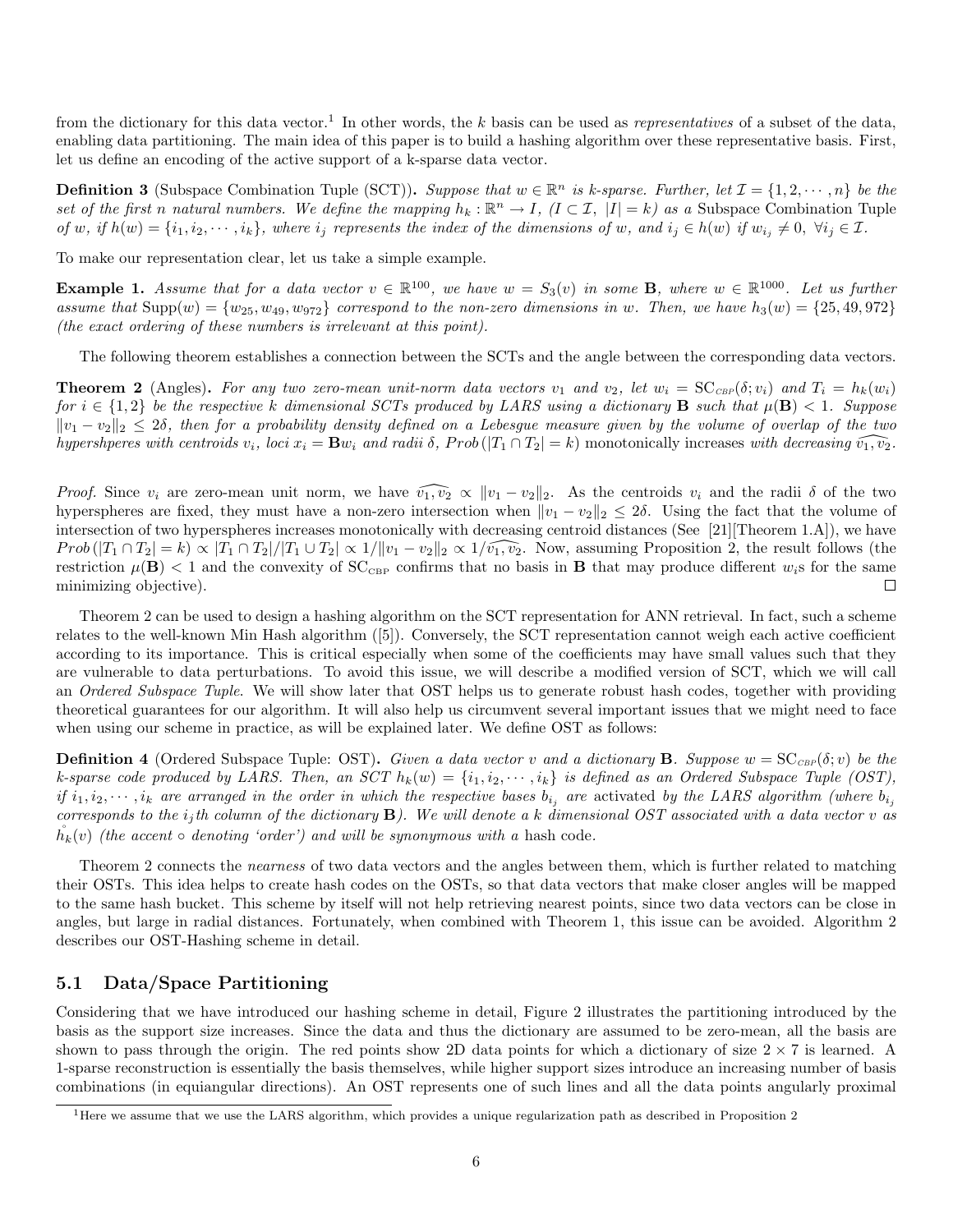#### Algorithm 2 OST-Hashing

**Require: B**,  $\mathcal{D}$ ,  $\delta$ ,  $H\{\text{a hash table indexed by OST}\}$ 

- 1: for all  $v_i \in \mathcal{D}$  do
- 2: compute  $w_i = \mathrm{SC}_{\mathrm{CBP}}(\delta; v_i)$  and  $T_i = \check{h}_k(v_i)$ .

3:  $H(T_i) \leftarrow H(T_i) \cup w_i$  {assign a location to  $w_i$  in the hash bucket  $H(T_i)$ }

.

- 4: end for
- 5: Given a query q, compute  $T_q = h_k(q)$ , and find the ANN of q

$$
w^* = \underset{\forall w \in H(T_q)}{\text{argmin}} ||w - w_q||_2 \tag{9}
$$

where  $w_q = \mathrm{SC}_{\mathrm{CBP}}(\delta; q)$ . 6: **return**  $v^* \in \mathcal{D}$  associated with  $w^*$ 



Figure 2: Data space partitioning induced by sparse coding. The red points represent 2D data points and the lines denote the dictionary bases from a  $2 \times 7$  learned dictionary.  $2(a)$  shows the directions of the dictionary bases (corresponding to a 1-sparse representation), 2(b) shows equiangular directions corresponding to all possible 2 bases combinations from the dictionary (2-sparse).

to a line are mapped to a unique hash bucket associated with that line. Points may vary in radial distances; in which case we use a linear scan or a k-d tree to find the ANN from these radial subsets. Note that since we need to store *only* the coefficients of the sparse codes associated with the data points, our storage needs are minimal. More to it, our search in a hash bucket is over low dimensional spaces (corresponding to k-sparse codes); as a result we do not need to worry about the curse of dimensionality of the original high-dimensional data any more.

### 5.2 Regularization Path and OSTs

In Figure 3, we illustrate how the regularization paths of two data points evolve as a function of the regularization value  $\lambda$ . This illustration has two motives, namely (i) it helps provide an intuition into how basis selection varies for two nearby and two far away (in Euclidean distance) data points, and (ii) it provides an intuition into a scheme which we will introduce in the next section for generating robust hash codes. The two data points  $v_1$  and  $v_2$  (each  $v_i \in \mathbb{R}^{10}$ ) for the experiment are generated from the same dictionary  $\mathbf{B} \in \mathbb{R}^{10 \times 20}$  and same underlying sparse vector w, but added with different amounts of Gaussian noise. In Figure 3(a), we use  $||v_1 - v_2||_2 = 0.2$ , while for Figure 3(b),  $||v_1 - v_2||_2$  is 1.5. The figures plot the non-zero dimensions in  $w$  (along with indicating the corresponding non-zero index). From the below plots we learn that for small Euclidean distances, the activation of the two data points for various regularizations  $\lambda$  follow the order closely (that is,  $h_3(v_1) = h_3(v_2) = \{15, 14, 10\}$ , while for large Euclidean distances, the OSTs are completely different. We would also like to point out from Figure 3(a) that, increasing regularizations improve the overlap between the two OSTs.

### 5.3 Length of Hash Codes

Determining the appropriate length of our hash code is of atmost importance affecting both the speed of sparse coding, as well as the accuracy of retrieval. Smaller OSTs lead to too many hash table collisions, while longer hash codes lead to smaller data partitions and thus more sensitive OSTs. Further, recall the issue of dropping basis brought about by the LARS algorithm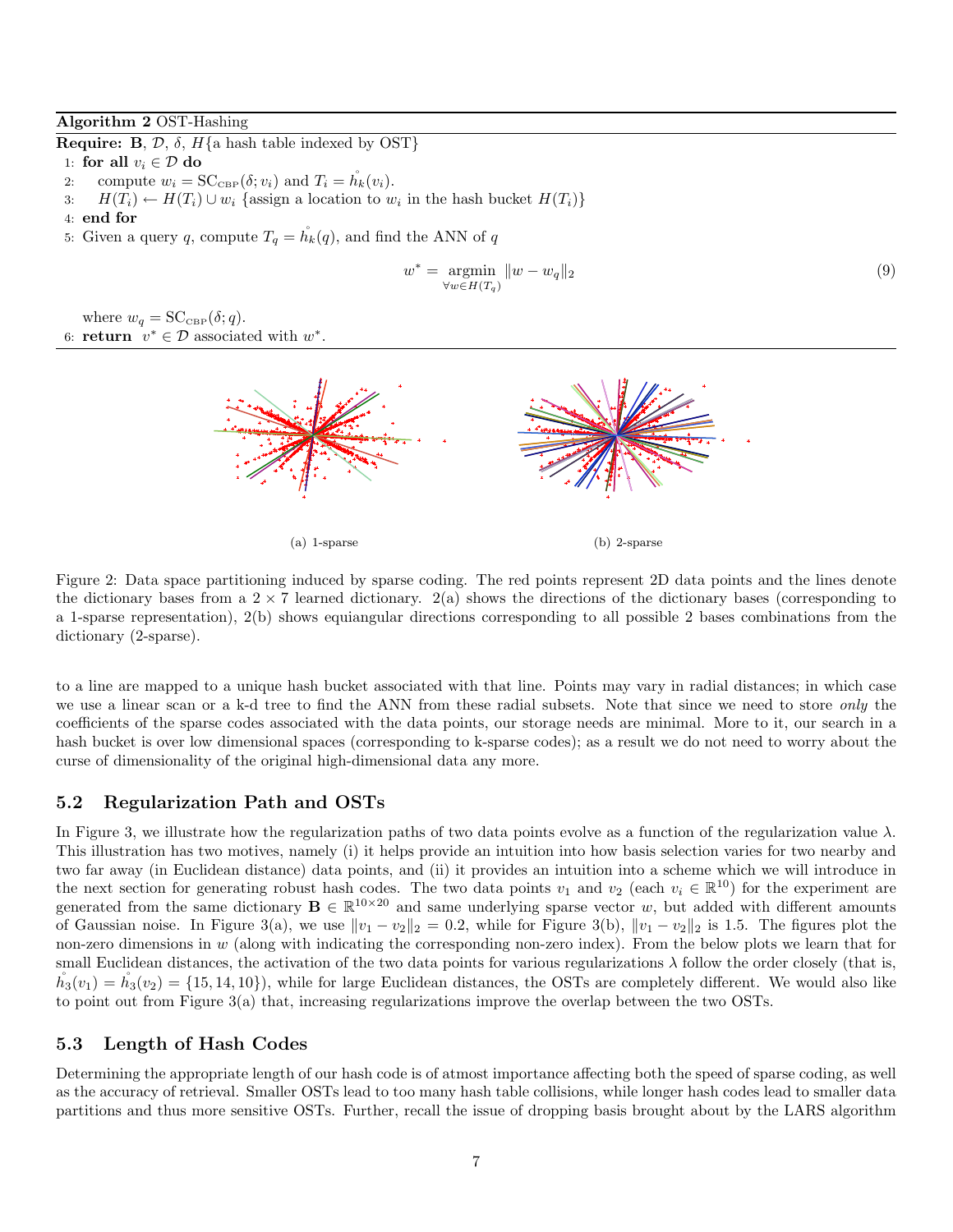

Figure 3: Illustrations showing the connections between the Regularization Paths (RP), Euclidean distances, and overlapping hash codes of two data points. Left plot shows the RPs for two data points close in the data space and right plot shows the RPs for two far away data points. The colors blue and red indicate the paths for the two data points against increasing regularization λ. We also show the index of the corresponding non-zero dimensions for each data point whenever it is activated along the path.

(described in 3.2). This issue suggests that we should select the length of our hash code (that is, number of elements in the OST) in such a way that any combination of the corresponding basis will not cause any basis drop. Such an idea is possible only if we can ensure that the basis in the active set form a linearly independent set, bringing in the notion of the *Spark* of a given dictionary.

Definition 5 (Spark ([15])). *Spark of a dictionary* B *is defined as the smallest number of columns from* B *that are linearly dependent. That is,*

$$
Spark(\mathbf{B}) = \min_{\mathbf{B}x=0} ||x||_0.
$$
 (10)

Using Spark, we can formally state our condition for *no basis drop* as follows:

**Theorem 3.** For a data vector v, suppose  $T = h_k(v)$  is the k dimensional OST generated using a dictionary **B** via the LARS *algorithm. Then, there will not be any basis drop if*  $k <$  Spark(**B**).

Although this idea is appealing, computing Spark is NP-hard, and thus we need to seek approximations to it. One useful result along these lines is a lower bound on the Spark using dictionary coherence, stated as follows:

**Theorem 4.** Suppose  $\mu(B)$  is the coherence of a dictionary B, then we have:

$$
Spark(\mathbf{B}) \ge 1 + \frac{1}{\mu(\mathbf{B})}.\tag{11}
$$

*Proof.* See [15][Lemma 2.1] for the proof.

This lower bound can be too restrictive when coherence is high, which is often the case in practice. Thus, instead of using the it directly, we will use the average coherence in Theorem 4 to decide the OST length. We define the *mean coherence* as follows:

**Definition 6.** For a dictionary **B** with n basis, we define the mean coherence  $(\mu_m)$  as:

$$
\mu_m(\mathbf{B}) = \frac{2}{n(n-1)} \sum_{i=1}^{n-1} \sum_{j=i+1}^n |b_i^T b_j|, \ \forall b_i \in \mathbf{B}.
$$
 (12)

Although, it might seem we need to sacrifice the accuracy of NN retrieval using this scheme, this performance drop can be easily compensated by using hash codes of different lengths as suggested in the last section. This is further substantiated empirically in our experiments.

 $\Box$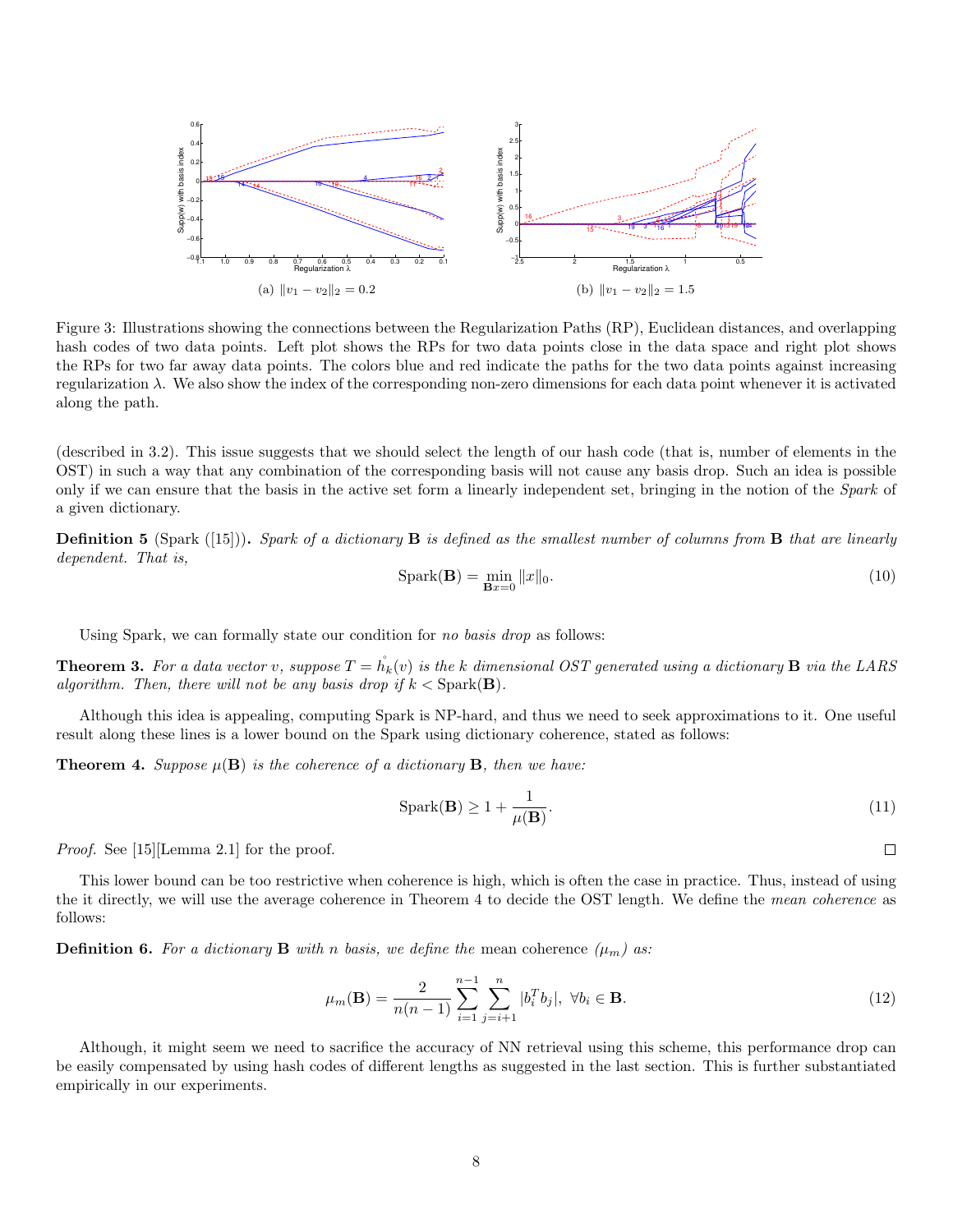## 6 Multi-Regularization Sparse Coding

In this section, we introduce our main algorithm to produce robust hash codes for efficient ANN retrieval. Recall that DL fits multiple non-orthogonal subspaces to the dense regions of the data, leading to smaller partitions for increasing support sizes. On the positive side, this leads to the retrieval of ANN that are most similar to the query points. On the negative side, this scheme can be too demanding. Most of the real world data descriptors are prone to data perturbations in the form of noise or image distortions. When the data partitions are small, even the slightest perturbation can get the data point to change the partition, leading to mismatching OSTs. Another problem is that of k-NN retrieval, (for  $k > 1$ ). Small partitions might not have enough data points to guarantee a  $k$ -NN retrieval. To address these concerns, we will advocate a hierarchical sparse coding algorithm in this section that utilizes the regularization path of LARS to generate robust OSTs. Before we discuss our scheme, let us recall a few basic facts about the LARS algorithm.

**Lemma 1.** Assuming a dictionary **B**, such that  $\mu(\mathbf{B}) < 1$ . For a data vector v, if  $b_i \in \mathbf{B}$  is the most correlated basis to v, *then* b<sup>i</sup> *will be selected in the first step of LARS.*

**Lemma 2.** Let  $w = SC_{CBP}(\delta; v)$  be the sparse code associated with a data vector v using a dictionary **B** and reconstruction *error bound*  $\delta$ *. Then*  $w = 0$ *, if*  $\delta \ge ||v||_2$ *.* 

*Proof.* Recall that for LARS steps k and  $k + 1$ , we have the following relation with regard to the reconstruction errors (see Proposition 1).

$$
||v - \mathbf{B}w^{k+1}||_2 < ||v - \mathbf{B}w^k||_2.
$$
\n(13)

Now, we know that LARS continues its loop until the error bound  $\|v - \mathbf{B}w\|_2 \leq \delta$  is satisfied. From (13), it is clear that every step of LARS will generate smaller errors. So the maximum error that is possible is when  $w = 0$ , which corresponds to  $||v||_2$ . Thus, for any  $\delta > ||v||_2$ , the error bound condition will be satisfied and LARS will produce  $w = 0$ .  $\Box$ 

In Proposition 1, we showed that by adjusting the LASSO regularization (or the bound t or  $\delta$ ), we can control the sparsity of the solution, i.e. the length of the OST hash code. The next theorem connects the regularization path of the LASSO solution produced by LARS, with matching hash codes.

**Theorem 5.** Assume  $v_1$ ,  $v_2$  are two zero-mean unit norm data vectors, and **B** is a given dictionary with coherence  $\mu$ . Let  $w_i = \mathrm{SC}_{\mathit{CBP}}(\delta; v_i)$  (for  $i \in \{1,2\}$ ) be the sparse code associated with each of the data points respectively for a reconstruction *error bound*  $\delta$ . Suppose  $T_i = \mathring{h}(w_i)$  *be the respective OSTs. Suppose*  $T_1 \neq T_2$ , then there exists a  $\delta'$ , where  $\delta < \delta' < 1$  so that  $for w'_i = {\rm SC}_{\scriptscriptstyle CBP}(\delta';v_i)$  and the associated OSTs  $T'_i = \r{h}(w'_i)$ , we have:

- *I.*  $T'_1 \subseteq T_1$  *and*  $T'_2 \subseteq T_2$
- *II.*  $T'_1 = T'_2$

2 *iff there exists a*  $b_j \in \mathbf{B}$  *such that*  $|v_i^T b_j| < \sqrt{\frac{1}{2}(1 + \mu)}$ *, for*  $i \in \{1, 2\}$ *.* 

*Proof.* Considering each case:

- I. This is a direct result from the continuity properties of the LARS solutions as implied by Proposition 1, when Condition 1 is satisfied.
- II. Let us define a  $\theta$  such that  $cos\theta = \mu$  so that  $\sqrt{\frac{1}{2}(1+\mu)} = cos\frac{\theta}{2}$ . To prove the *if* part: suppose  $\exists b_i \in \mathbf{B}$  such that  $|b_i^T v| < \sqrt{\frac{1}{2}(1+\mu)}$ , then  $\widehat{b_i, v} < \frac{\theta}{2}$ . This condition means that  $b_i$  is the most correlated dictionary basis to v and thus will be selected by LARS in the first step. If not, there must exist another basis  $b_j$  such that this condition is satisfied. In such a case,  $b_i^T b_j < \mu$ , which contradicts the condition that the coherence of the dictionary is  $\mu$ . Now, using the definition of OST, combined with Proposition 1 and Lemma 2, we have that  $\exists \delta'$  such that  $\delta < \delta' < max(||v_1||_2, ||v_2||_2) = 1$  (data vectors are assumed unit norm), which satisfies  $T_1 = T_2$ . To prove the *only if* part: assume that there exists a  $0 \leq \delta < \max(\|v_1\|_2, \|v_2\|_2)$  so that  $T_1 = T_2$ . Let  $T_1 = T_2 = \{i1, i2, \cdots, ik\}$  be the respective OST. Then by the definition of OST, we have that i1 is the most correlated basis to the data  $v$  and thus using Lemma 1 will be selected at the first step of LARS, from which the result follows.

 $\Box$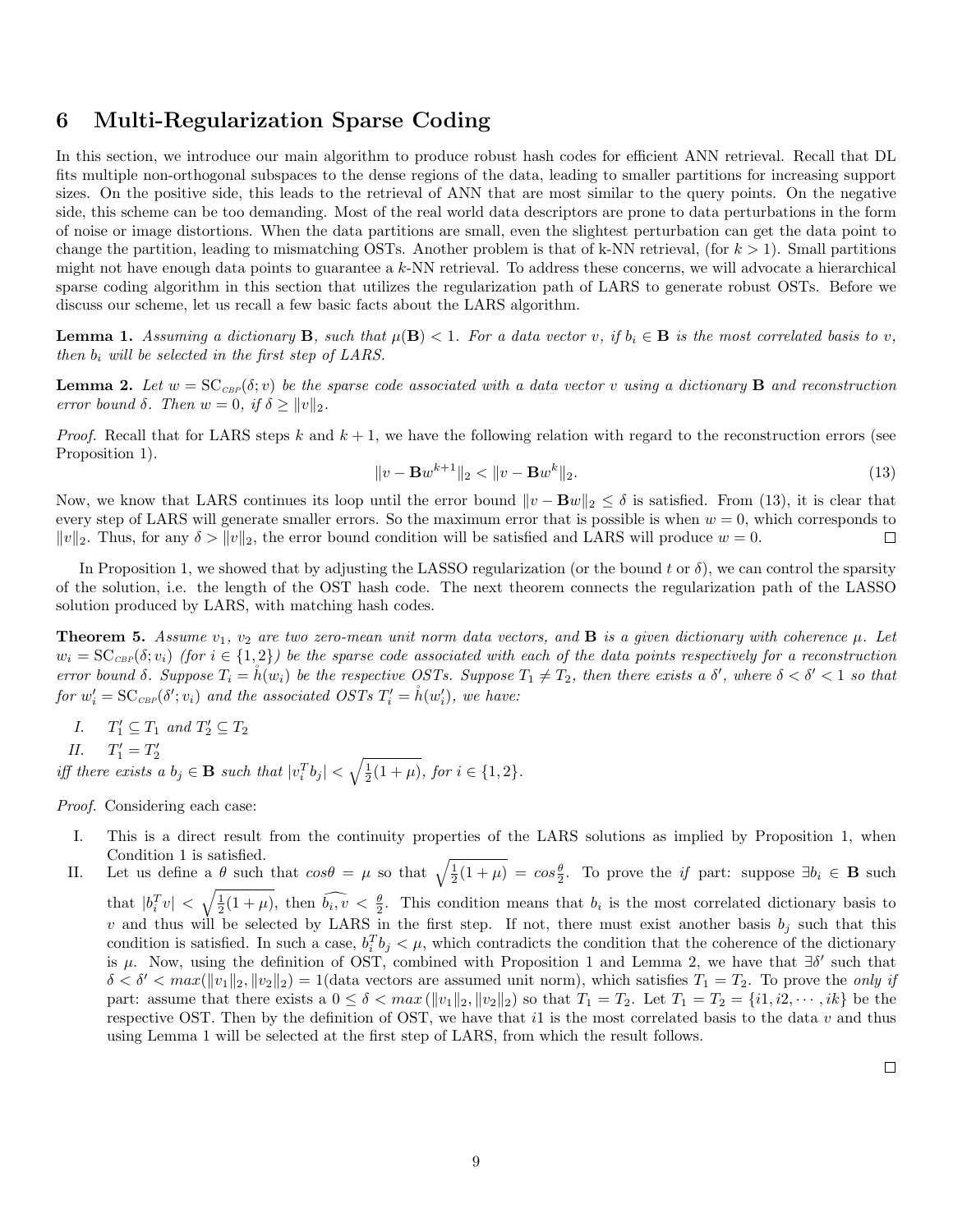We have from Theorem 5 that, if the OST representations for two data vectors that make an angle less than  $\theta/2$  with the same basis do not coincide at one error bound, then there should exist a larger bound at which the two OSTs will accord. This implies that if we use multiple OST codes corresponding to a set of bounds, then at least one of them will match up with a query OST (provided the required conditions stipulated in Theorem 5 are satisfied). This is exactly the idea in the Multi-Regularization Sparse Coding (MRSC) algorithm we propose below. There is one key difference though; instead of running the LARS algorithm in multiple passes for each bound, we make a single pass, keeping track of the index of active basis support at each LARS iteration, incrementally building the OST. This is theoretically equivalent to running the algorithm for different bounds. Using this idea, we can create multiple OST for a sequence of support sizes:  $\mathcal{L} := \{L_{min}, L_{min} + 1, L_{min} + 2 \cdots, L_{max}\}.$  Thus, we define an *OST hash code set*  $H_{\mathcal{L}}(v)$  as follows:

$$
H_{\mathcal{L}}(v) := \{\mathring{h}_{L_{min}}(v), \mathring{h}_{L_{min}+1}(v), \cdots, \mathring{h}_{L_{max}}(v)\}.
$$
\n(14)

Algorithms 3 and 4 show the essential steps of our MRSC scheme. <sup>2</sup>

Algorithm 3 MRSC Hashing Require: B, D, 1: Initialize hash table  $H$ 2: for  $v_i \in \mathcal{D}$  do 3: for  $\ell \leftarrow \{L_{min}, \cdots, L_{max}\}\;$  do 4:  $w \leftarrow \text{SC}_{\text{CBP}}(\delta_{\ell}; v_i) \{ \delta_{\ell} \text{ is an error bound corresponding to an } \ell\text{-sparse OST.} \}$ 5:  $T \leftarrow h_{\ell}(v_i)$ 6:  $\mathcal{H}(T) \leftarrow \mathcal{H}(T) \cup w$  { assign w to a hash bucket associated with T} 7: end for 8: end for 9: return  $H$ 

### Algorithm 4 MRSC Query

Require: B,  $\mathcal{H}$ ,  $v_q$ ,  $NN_q = \{\}$ 1: Initialize  $\mathrm{NN}_q \Leftarrow 0$ 2: for  $\ell \leftarrow \{L_{max}, \cdots, L_{min}\}$  do 3:  $w_q \leftarrow \text{SC}_{\text{CBP}}(\delta_\ell; v_q) \{ \delta_\ell \text{ is an error bound corresponding to an } \ell\text{-sparse OST.} \}$ 4:  $T \leftarrow \check{h}_{\ell}(v_q)$ 5: if  $\mathcal{H}(T) \neq \{\}\$  then 6:  $w^* \leftarrow \operatorname{argmin}_{w \in \mathcal{H}(T)} ||w - w_q||_2$ 7:  $NN_q \leftarrow v^*$  associated with  $w^*$ 8: return  $NN_q$ 9: end if 10: end for 11: return  $NN_a$ 

#### 6.1 Improving Robustness

Let v be a unit-norm zero-mean data point and let  $w = S_k(v)$  so that  $S = h_k(w)$  is an SCT associated with v. Suppose  $\epsilon$ is some noise such that we have  $v' = v + \epsilon$ . Suppose  $\mathcal{S}' = h_{k'}(v')$  be the respective SCT. Then, as long as  $||\epsilon||_2 < 2\delta$  (for a reconstruction error bound  $\delta$ ),  $Prob(\mathcal{S} \cap \mathcal{S}' \neq \{\}) > 0$  (as we saw in Theorem 2). Note that our MRSC algorithm starts with a primary data partition produced by the basis most correlated to the data point. Under perturbations, this primary basis might change, but still maintains the distance  $2\delta$ .

To make our hashing to be robust to such descriptor variations, we propose the following heuristic. Instead of generating a single MRSC, we do a cyclic rotation of the MRSC hash codes, making each of the basis indices as the first entry in each

<sup>&</sup>lt;sup>2</sup>Note that our scheme is generic and does not assume LARS specifically. In case we use a sparse coding algorithm that does not have a regularization path (such as [20]), still we can use our algorithms by explicitly specifying the error bounds  $\delta_{\ell}$ . Typically,  $\delta_{\ell}$  can be varied in fixed steps.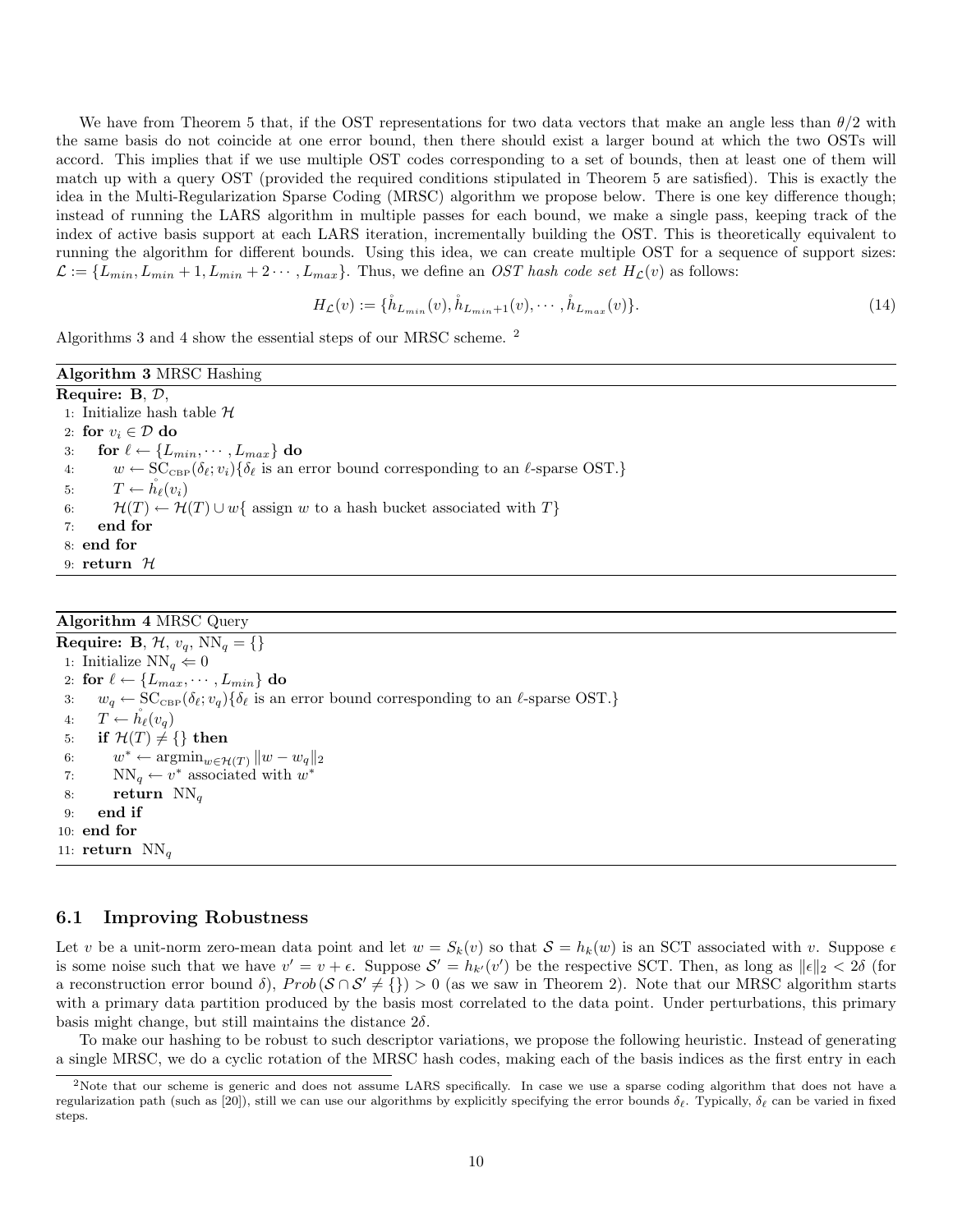cycle. This results in our algorithm to query subspaces majored by other indices in the hash code. If we assume that the length of the OSTs are short, so that computing all permutations of the OST is not costly, then we can in fact look at every permutation (each permutation is an OST). This provides faster search of the subspaces. Further, such a heuristic can be easily implemented in parallel. After retrieving the neighbors from each of the OSTs in the cycle (or permutations), the ANNs are decided by sorting the candidate neighbors with respect to the distances between the query and the neighbors' sparse codes. Referring back to Algorithm 4, such a heuristic will have an additional loop at line#5, where the  $T$  is rotated (or permuted).

#### 6.1.1 Hierarchical Sparse Coding

It is possible that the given data vectors have minor correlation such that there is no overlap between their dictionary support. A way to tackle this issue through our framework is to use *hierarchical sparse coding* in which we learn multiple dictionaries each with number of basis vectors reduced by half. That is, instead of sparse coding the data point  $v \in \mathbb{R}^n$  with a dictionary with m bases, we generate k different sparse codes for dictionaries of sizes  $\{m, \frac{m}{2}, \frac{m}{4}, \cdots, \frac{m}{2^k}\}; k \leq n$ . Intuitively, the coherence of the dictionaries (and thereby the subspaces covered) decrease as the dictionary size decreases, such that each dictionary covers a larger subspace, addressing the issue of getting the nearest neighbor. This is a topic to be analyzed on its own and we consider it as part of a future extension to this paper.

## 7 Algorithm Analysis

Computational Complexity: Let us assume that we use a maximum of k iterations of the LARS algorithm for sparse coding a data point  $v \in \mathbb{R}^d$  using a dictionary  $\mathbf{B} \in \mathbb{R}^{d \times n}$ . Further, assuming we use Cholesky factorization and updation for computing the least angle direction in each iteration of the LARS algorithm; then each direction computation takes  $\mathcal{O}(j^2)$  for the jth LARS step, leading to  $\mathcal{O}(k^3)$  time for k steps. To compute the maximum correlated dictionary atom, for k steps we require  $nd + (n-1)d + (n-2)d + ... + (n-k)d = \mathcal{O}(ndk)$  computations. So total computational complexity is  $\mathcal{O}(k^3 + ndk)$ . As smaller codes ( $k \le 5$ ) are sufficient for our algorithm, the computation is dominated by the component  $\mathcal{O}(ndk)$ , which is the cost of making  $k$  inner products with the entire **B**.

Space complexity: Applying Theorem 1, we need to store only the coefficients corresponding to the support in the SCT for computing the distances. Thus the space required is k memory locations for storing the coefficients and  $k \log(n)$  bits for storing the SCT codes. Technically, as the active coefficients are stored as 4 byte floating point numbers, the total space is  $\mathcal{O}(32k + k \log(n))$  bits. For example, using a support size of 5 and 2048 basis, we need 215 bits per data point of which 55 bits are used for hashing.

Query Complexity: Assuming the data  $\mathcal D$  is uniformly distributed into the hash buckets by the dictionary  $\mathbf B \in \mathbb R^{d \times n}$ Thus, for an SCT of size k, we have each hash bucket to contain  $s = \frac{|\mathcal{D}|}{n}$  $\frac{|\mathcal{D}|}{\binom{n}{k}}$  items. Assuming, we use linear search for resolving hash conflicts, a query takes  $\mathcal{O}(s)$  time. If hash bucket corresponding to an SCT of size k is empty, then we need to retreat

to an SCT of size  $k - 1$  and so on; the extra time for linear search that we need to do can be derived as follows: Let  $s_j$  denotes the time for doing linear search for an SCT of size j, then  $\frac{s_{k-1}}{s_k} = \binom{n}{k} / \binom{n}{(k-1)}$  which leads to a complexity of  $s_{k-1} = \mathcal{O}(k(n-k)s_k).$ 

## 8 Experiments

In this section, we detail our experimental setup; the datasets used and the performance metrics against which the methods are evaluated. Our algorithms were implemented in C++ for speed, with MATLAB interfaces for ease of data handling. All the algorithms, except the one on speed of retrieval for an increasing database size, used a 2GHz 64bit machine with 4GB RAM.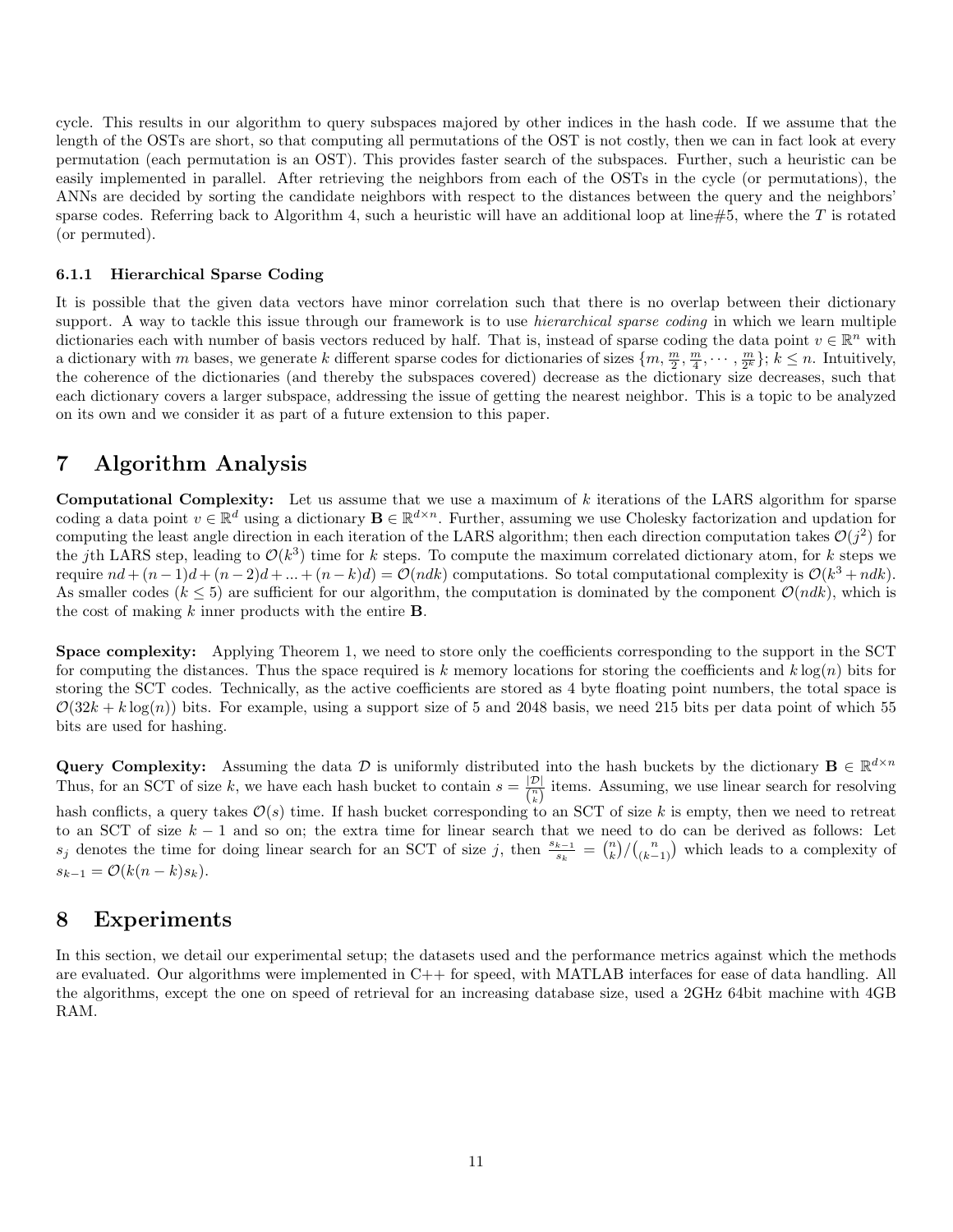#### 8.1 Datasets

SIFT Dataset: Our experiments were primarily based on the SIFT descriptors created from the INRIA Holidays and the INRIA Copydays datasets<sup>3</sup>. We used approximately 400M SIFT descriptors created from 200K images from these datasets.

Spin Image Dataset: 3D shape recognition and retrieval has recently been gaining a lot of attention due to the introduction of cheap 3D sensors. Since these sensors produce millions of 3D points per video frame, retrieving corresponding points across frames for object recognition is a challenging operation. One of the most popular 3D point cloud descriptors is the *spin images* [25]. Each spin image is a 2D histogram of the changes in the 3D surface structure of the point cloud, computed in cylindrical coordinates, around a given point. We used a  $20 \times 20$  histogram, thus forming spin vectors of 400D for each 3D point in the cloud. The descriptors were generated from the public SHREC dataset<sup>4</sup> [4], consisting of 50 object classes, of which we used 10 classes for computing the spin images; amounting to a total of 1M descriptors.

### 8.2 Performance Metrics

This subsection details the metrics against which we analyze the performance of the sparse coding algorithms.

**Recall@K:** Given a dataset  $D$  and a query set  $Q$ , we define:

$$
Recall@K = \frac{1}{|Q|} \sum_{\forall q \in Q} \text{NN}_K^A(q, \mathcal{D}) \cap \text{NN}_1^{gt}(q, \mathcal{D})
$$
\n
$$
\tag{15}
$$

where  $NN_K^{\mathcal{A}}$  retrieves the K nearest neighbors of a query point q from D using the respective algorithm  $\mathcal{A}$  and  $NN_1^{gt}(q, \mathcal{D})$  is the ground truth nearest neighbor computed using linear scan. This definition of recall has been used in many papers such as [24] as it provides a sense of approximately how many NNs have to be retrieved by a given algorithm so that there is a good chance that the true NN is retrieved.

**Precision@K:** Given a dataset  $D$  and a query set  $Q$ , we define:

$$
Precision@K = \frac{1}{|Q|} \sum_{\forall q \in Q} \text{NN}_1^{\mathcal{A}}(q, \mathcal{D}) \cap \text{NN}_K^{gt}(q, \mathcal{D})
$$
\n(16)

where  $NN_K^{\mathcal{g}t}$  retrieves the K nearest neighbors of a query point q from D using linear scan and  $NN_1^{\mathcal{A}}$  is the nearest neighbor found by the algorithm A. This definition of precision provides an intuition on the quality of the NNs retrieved by the respective algorithm; essentially if the dataset point as returned by the algorithm  $A$  belongs to the first  $K$  ground truth nearest neighbors.

### 8.3 Dictionary Learning

Learning the overcomplete basis dictionary is the first step in sparse coding; deciding the number of bases a critical component with regard to the accuracy and speed of sparse coding and NN retrieval. A dictionary with a large number of bases could increase the coherence between the atoms such that the sparse codes become too sensitive to noise or can even become ambiguous (coherence when unity). Too few dictionary atoms might result in less expressive SCTs. Thus, in this paper we approach the problem from a data driven perspective and use cross-validation against recall@1 to decide the optimum dictionary size.

Towards this end, we randomly chose 1M SIFT descriptors from the dataset. The dictionary learning was performed using the SPAMS toolbox [34, 33] for an increasing number of bases. Typically, SIFT descriptors have integer dimensions that pose significant problems with the standard dictionary learning algorithms, especially the ill-conditioning of the matrices involved. Thus we scaled down all the descriptors by dividing them by 255, and later normalizing each descriptor to have zero mean. Figure 4(a) shows the recall@1 performance on NN over SIFT descriptors for varying dictionary sizes on a small database of 10K descriptors and a query size of 1K.

<sup>3</sup>http://lear.inrialpes.fr/ jegou/data.php

 $^4$ http://www.itl.nist.gov/iad/vug/sharp/contest/2011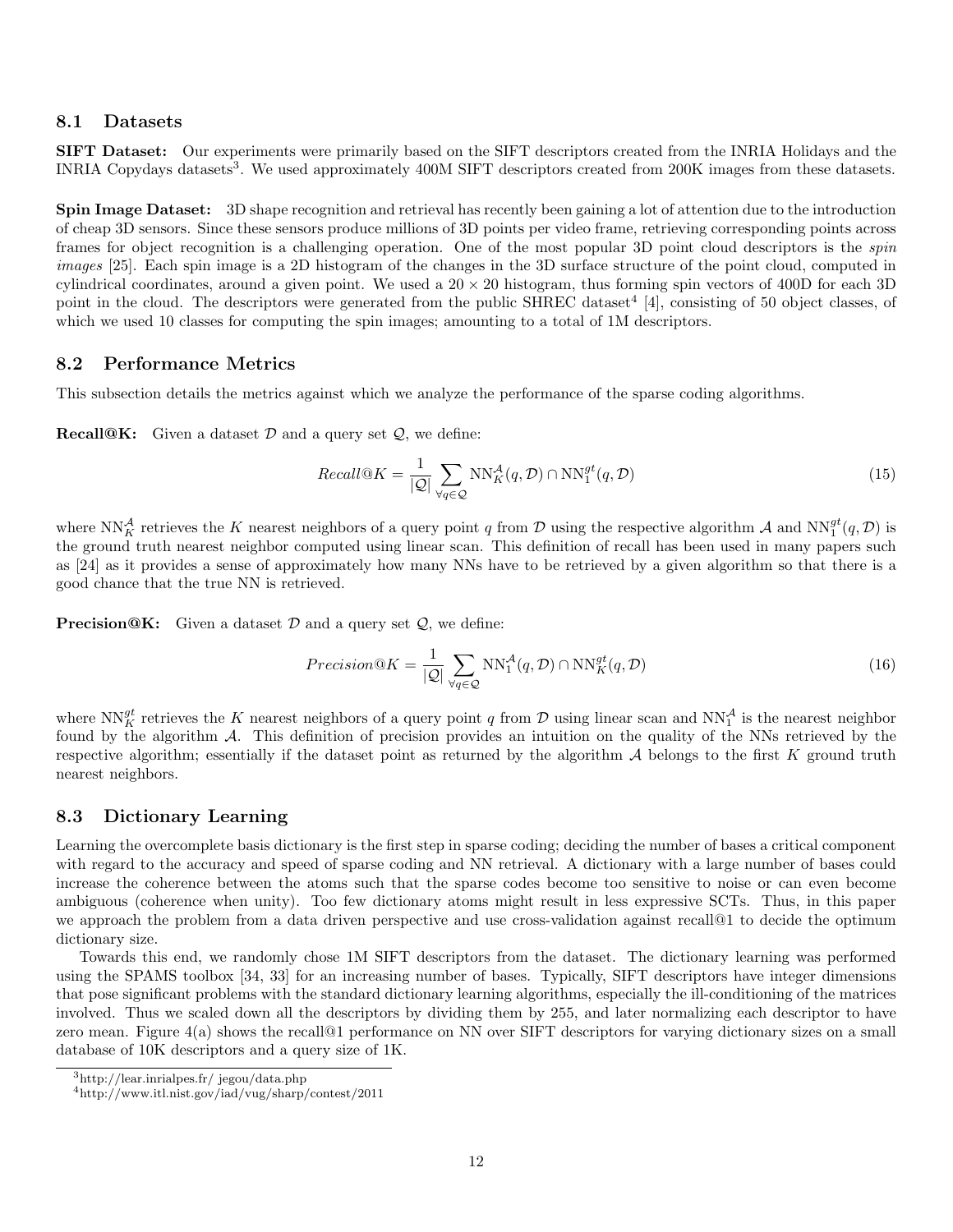As is clear from the plot, the larger the size of the dictionary, more time is taken for solving the LASSO. Lower number of bases lead to too many activations, leading to many hash collisions, thus reducing the performance. The best recall was observed for a dictionary of size 2048 for the SIFT descriptors and thus we use this dictionary for subsequent experiments in this paper. Figure 5 shows a typical 256 basis SIFT dictionary. Sparse coding a SIFT descriptor using a 2048 bases dictionary took approximately  $100\mu s$  on an average. We fixed the LASSO regularization to 0.5 for dictionary learning. As for the spin image dataset, we followed suit and learned a dictionary of size  $400 \times 1600$  using 100K descriptors from the dataset.



Figure 4: (a) plot of the average recall performance of SIFT descriptors for varying sizes of the dictionary. The dataset was of size 10K SIFT descriptors and the query had 1K descriptors, (b) plot of the percentage of 100K SIFT descriptors that had at least one zero-crossing in its sparse regularization path against the allowed support set size.

| ٩h                          |  |
|-----------------------------|--|
| m<br>۳                      |  |
|                             |  |
| m<br>y.<br>×<br>м<br>ᠴ      |  |
|                             |  |
| m<br>۰<br>öb<br>WEIN 2<br>ш |  |
| u<br>s<br>m.                |  |

Figure 5: A sample SIFT dictionary with 256 bases learned from 1M training SIFT descriptors. Each basis is reshaped as a  $16 \times 8$  patch in the display above.

### 8.4 Active Support Size

An important factor that needs to be estimated in our algorithm is the size of the active support. Smaller hash codes lead to too many collisions, while longer hash codes lead to slow sparse coding. As we described in Section 5.3, we decided to use the average coherence of the dictionary to determine the length of our hash codes. From the dictionaries we learned in the above step, the average coherence was found to be approximately 0.2, which suggests to use an OST length of 5. Since, avoiding basis drop is of at most interest to the correct working of our algorithm, we decided to substantiate this theoretical guarantee empirically on a subset of our SIFT dataset consisting of approximately 100K descriptors.

We computed the regularization paths of these descriptors by increasing the support set size from 1 to L, for  $L =$ {5, 10, 15, 20}. For example, for L=5, we computed LARS 5 times on a SIFT descriptor, each time incrementing the allowed number of supports by one  $(L$  is also the number of iterations of the LARS algorithm); the sign of each of the active basis in the set was then checked to see if any of the coefficients crossed the axis. Figure 4(b) shows the result of this experiment. The x-axis is the active set size  $(L)$  and y-axis plots the percentage of the dataset that had a zero-crossing at least once. We used a dictionary of size 2048 learned from 1M SIFT descriptors for this experiment. As is clear from the plot, the number of zero-crossings increase as we allow the activated basis atoms to live longer in the LARS process. For  $L = 5$ , we observed that less than 0.2% of the dataset produced zero-crossings, conforming to our theoretical choice. This number increased to approximately 50% for  $L = 20$ .

The next task is to determine the *range* of the regularizations (that is, the  $L_{min}$  and  $L_{max}$ ) for our MRSC algorithm. Again, we estimate this range empirically on the SIFT descriptor dataset (as this is the dataset on which most of our experiments are based). To estimate the recall performance of NN against various support sizes, we did the following crossvalidation experiment. On a subset of our SIFT dataset consisting of 1M SIFT descriptors, we computed the average recall@1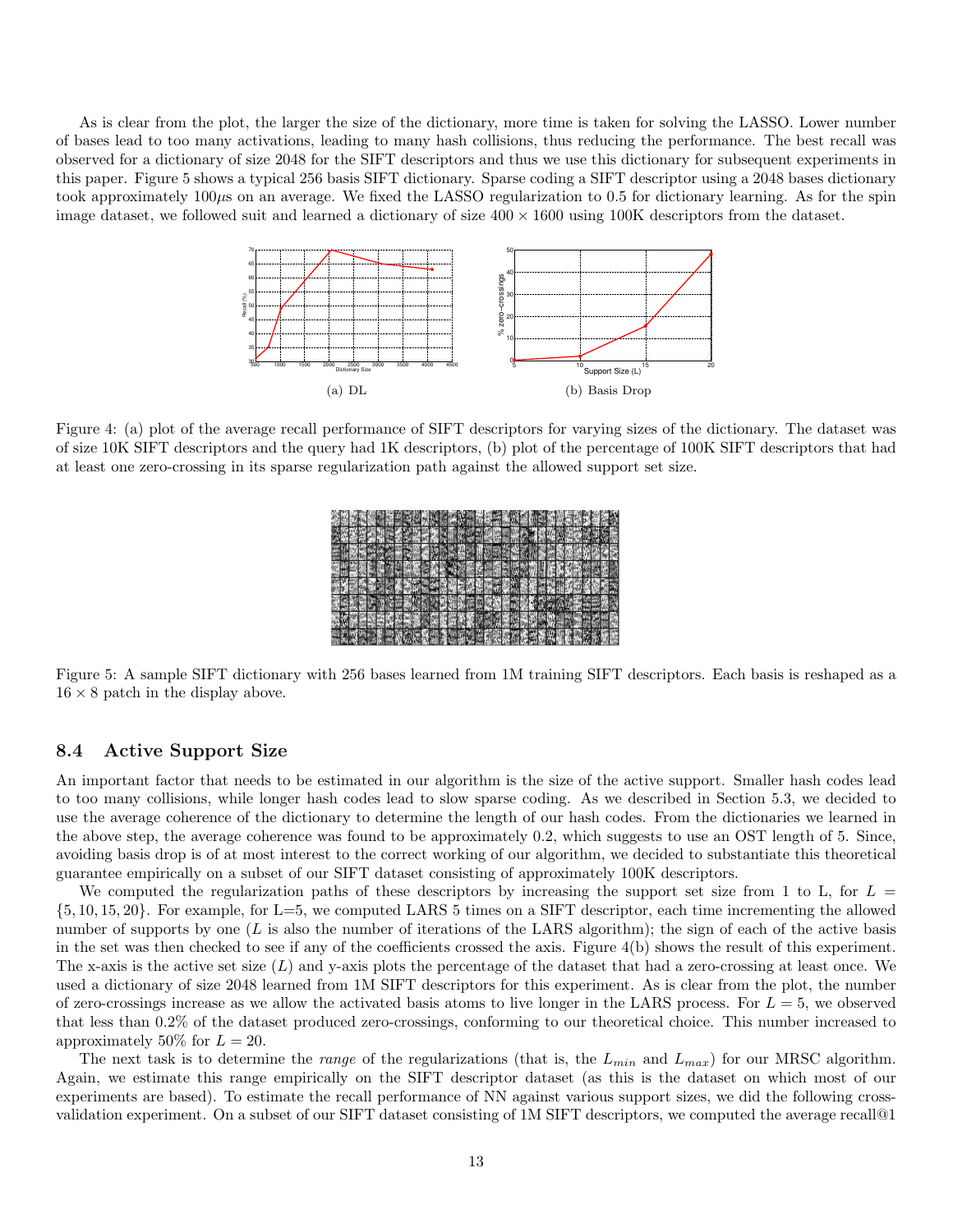

Figure 6: (a) Recall for an increasing support size, (b) Recall using the MRSC algorithm for the support size varying from 2 to L (L is varied), (c) Query time against increasing support size, (d) Query time for the MRSC algorithm for support size varying from 2 to L. The experiment used 1M SIFT descriptors and the performance averaged over 1K query descriptors.

using 1K SIFT descriptors for two cases (i) using the OST generated hash codes, and (ii) using the MRSC algorithm for the active support size varying from 2 to L; recall that the latter experiment is required in case an empty hash bucket is encountered. Figure  $6(a)$  and Figure  $6(b)$  plot both these cases respectively. Figures  $6(c)$  and  $6(d)$  plot the average query times for both the cases.

As is clear from the plots, an active set size in the range of 4–7 provides the best recall and the best query time. The exact match of the query SCT with the ground truth happens less than 30% of the time and thus the recall as shown in Figure 6(a) is low. On the other hand, using multiple regularizations help address the issue of empty hash buckets and thus improving the recall as the size of the support increases, as shown in Figure 6(b). Although the query time goes down as the size of the hash code increases as shown in Figure  $6(c)$ , it increases after a certain point  $(L=5)$  in the MRSC algorithm. As suggested from the above plots, we decided to choose the L value in the range of 2–5 in this paper. A point to note here is that the recall goes low when  $L=2$ . This is because, there will be too many hash collisions and the number of coefficients compared against to resolve the collision is too less. Although the above parameter estimation was done on the SIFT dataset, we used the same regularization range for our other datasets and was found to provide good performance.

### 8.5 Recall Experiments

In this subsection, we compare the recall performance of the MRSC algorithm (cyclic MRSC) against the state-of-the-art techniques. We chose six other popular NN techniques to compare against: (i) Product Quantization (PQ) algorithm [24], (ii) KD-Trees (KDT), (iii) Euclidean Locality Sensitive Hashing (E2LSH) based on [10], (iv) Kernelized LSH (KLSH) [29], (v) Spectral Hashing (SH) [50] and (vi) Shift Invariant Kernel Hashing (SIKH) [42]. Spectral hashing used 40 bit hash codes as it was observed that higher number of bits reduced the recall performance; which is expected as SH internally uses a PCA step, the sensitivity of the higher order bits increases as the length of the hash code increases as more and more basis are included corresponding to smaller eigenvalues. We used 40 bits for SIKH as well. Other algorithms used the default parameters as provided by their implementations. For KLSH, we used the RBF kernel and used 1K descriptors randomly selected from the dataset for learning the kernel. As for the PQ algorithm, we used the IVFADC variant as it seemed to show the best performance both in speed and accuracy.

Recall on SIFT: We used approximately 2M SIFT descriptors as the database and 1K query points. The average recall performance after 10 trials for an increasing number of retrieved points is shown in Figure 7(a). As is clear, MRSC algorithm outperforms all the algorithms in recall, especially for recall@1. Although, SIKH performs very close to MRSC, the performance of other algorithms especially the KLSH was found to be very low. We found that the selection of the training set for building the kernel had a major impact on the performance of this algorithm. Thus, we show the best performance of KLSH that we observed from 10 different kernel initializations.

Recall on Spin Images: We used approximately 1M spin images (400D) as the database and 1K descriptors, excluded from the dataset, as the query points. Since the KDT algorithm needs to store all the data points in memory, we did a dimensionality reduction of these descriptors to 40D descriptors through a PCA projection as suggested in [25]. The average recall performance after 10 trials is shown in Figure 7(b) for an increasing number of retrieved points. As we saw with the SIFT dataset, MRSC seems superior to all the other algorithms in the quality of retrieved points.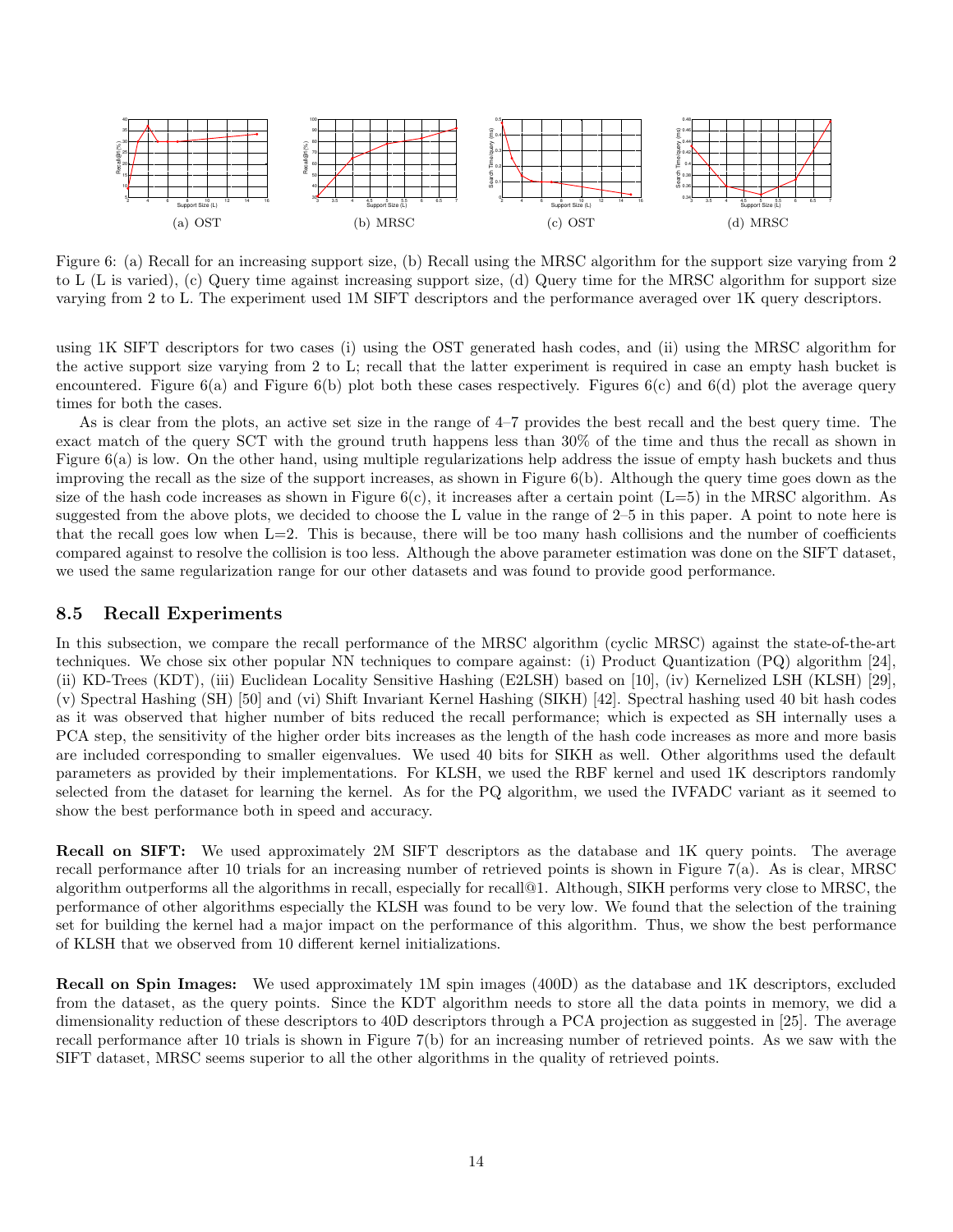

Figure 7: Recall@K for SIFT (left) and (right) compared against the state of the art methods. The comparisons were carried out on 1M points from the SIFT and spin image datasets respectively, and the recall computed for a query size of 1K descriptors averaged over 10 trials.



Figure 8: 8(a) plots the search time per query for increasing database size, 8(b) plots the recall@1 for increasing database size.

#### 8.6 Webscale Datasets

Retrieval Speed: Scalability to large datasets is an important property that any NN algorithm should posses if targeted to work at webscale. In this subsection, we show NN retrieval performance of MRSC (cyclic) against an increasing database size. For this experiment we used the 400M SIFT dataset mentioned previously. The dataset was gradually incremented from 1M towards 400M, each time 1K descriptors were randomly chosen from the dataset (and thus excluding from the database) and recall@1 computed. Figure 8(a) plots the average search time per query for our algorithm compared against the PQ algorithm. Since the optimized implementation of the PQ algorithm is licensed, we do the comparison against the results reported in [24] using the same hardware platform as suggested by the authors. Clearly, as seen from the plot, our implementation is rivals the state-of-the-art in search speed.

Recall Performance: Next, we compared the recall@1 performance of MRSC against an increasing database size. As increasing the database leads to increased hash table collisions, the purpose of this experiment was to analyze how good the approximate sparse Euclidean distance computation was. We used the same 400M SIFT dataset and did the recall@1 for 1K descriptors by gradually increasing database size as was done in the last experiment. Figure 8(b) shows the result. Even though there is a slight drop in the recall as the database size increases, the subsequent drop is minimal and on an average maintains a recall almost close to the recall<sup>[0]</sup> performance as seen in Figure 7(a). This is explained by the Figure 9(a) which shows that as the database size increases the new points fall onto new hashbuckets such that the relative average increase in the size of the existing buckets is minimal. The 2-sparse plots are omitted from the Figure  $9(a)$  as they grow at a faster rate than support sizes; for example, we have an average bucket size of 27.36 for 40M SIFT descriptors, while this increases to 143.3 for 400M descriptors.

#### 8.7 Precision

Finally, we compare the Precision@K for the SIFT and spin image datasets. For this experiment, we used the same setup as the one for the recall (as discussed in Section 8.5), except that instead of comparing K NNs found by the algorithm against one ground truth, we compared first NN found by the algorithm against K nearest neighbors from the dataset as found using Euclidean linear scans. Figure 9(b) plots the mean average precision (mAP) computed on 1K SIFT and spin image datasets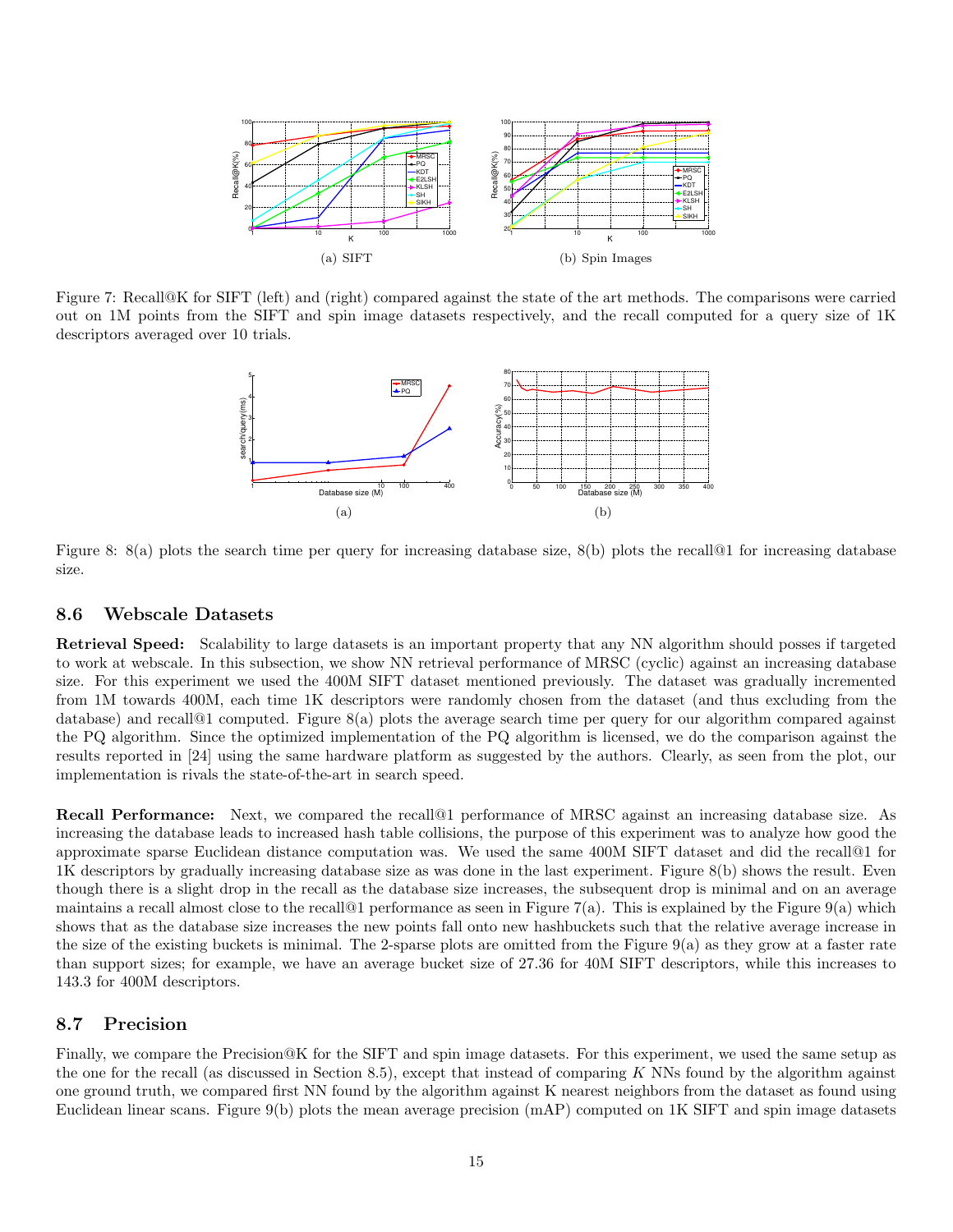averaged over 10 trials. As is clear from the plot, the quality of the NNs retrieved by the cyclic MRSC algorithm lies in the top 50 true nearest neighbors for more than 90% of the queries.



Figure 9: (a)Average hash bucket size against increasing database size, (b) Mean average precision for the SIFT and spin image datasets for 1K query descriptors compared against an increasing number of K-nns found from the dataset using linear scans.

## 8.8 Robustness to Distortions

SIFT descriptors are commonly employed for finding feature correspondences across images in applications such as motion estimation, 3D reconstruction, etc. The images used to compute the correspondences are generally distorted in multiple ways and thus robust computation of the matching descriptors is essential for the task. In this section, we explicitly evaluate the robustness of the MRSC algorithm to compute SIFT correspondences across images undergoing various commonly seen distortions. For this experiment, we use the SIFT benchmark dataset<sup>5</sup>, consisting of eight categories of images; each category containing six images exhibiting a specific type of distortion. The distortion categories are: (i) *BARK*, with images undergoing magnification, (ii) *BIKES*, with fogged images, (iii) *LEUVEN*, with illumination differences, (iv) *TREES*, with Gaussian blur, (v) *BOAT*, with rotation, (vi) *GRAPHIC*, with 3D camera transformation, (vii) *UBC*, granularity introduced by JPEG compression and (viii) *WALL*, with affine transformations. Sample images from each category is shown in Figure 10 in the order of increasing distortions.



Figure 10: Sample images from each distortion category used to evaluate the recall@1 performance of SIFT descriptors.

SIFT descriptors were computed for each image in a category; the descriptors from the first image in each category was set as the query set, while the database set at step i was set as the descriptors from image i, where i varies from 2 to 6. The recall@1 performance was computed against a ground truth using Euclidean linear scan. As there was too much of distortion in the images for  $i = 6$  in each category, we did a slight relaxation of the nearest neighbor criteria such that we declared a candidate point to be a neighbor if it was inside an  $\epsilon$ -neighborhood of the true neighbor, where we used  $\epsilon = 1.12$  (or 90%) neighbor). We also pruned out ground truth correspondences that were greater than a threshold in the Euclidean distance,

<sup>5</sup>www.robots.ox.ac.uk/ vgg/research/affine/index.html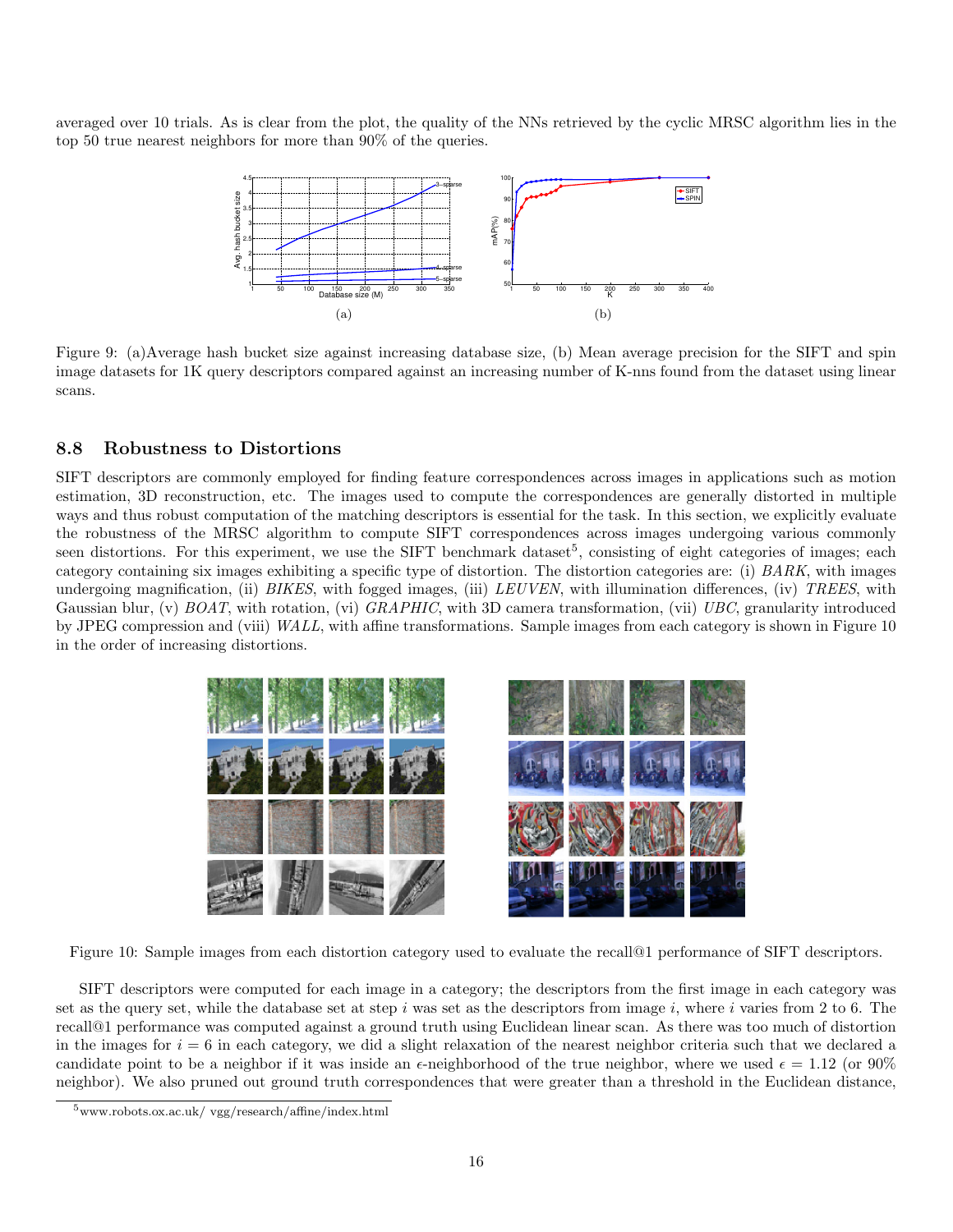as there was a high chance of them being false positives. We compared the performance against three other state-of-the-art algorithms in NN retrieval for the task: KLSH, KDT and PQ, with the same analysis configurations. The result of this experiment is shown in Figure  $11(a)$ –Figure  $11(h)$  with the recall averaged over all the queries in a category. The plots clearly show the robustness of cyclic MRSC against other approaches.



Figure 11: Recall@1 for SIFT descriptors undergoing various image distortions.

## 9 Conclusion and Future Work

This paper introduced a novel application of sparse coding based on dictionary learning for approximate nearest neighbor searches. A new representation of the data was proposed, which make them directly indexable using an inverted file system. To make this representation deal with noisy data, we proposed an extension of the representation through utilizing the regularization path of the LASSO solution via the LARS algorithm. Extensive experiments were conducted to evaluate our algorithm against web scale datasets and demonstrated superior performance. Going forward, the following ideas are planned to be investigated; rather than performing sparse coding on multiple regularizations, we plan to modify the algorithm such that the dictionary learned is made robust to perturbations in data. This approach leads to a robust dictionary learning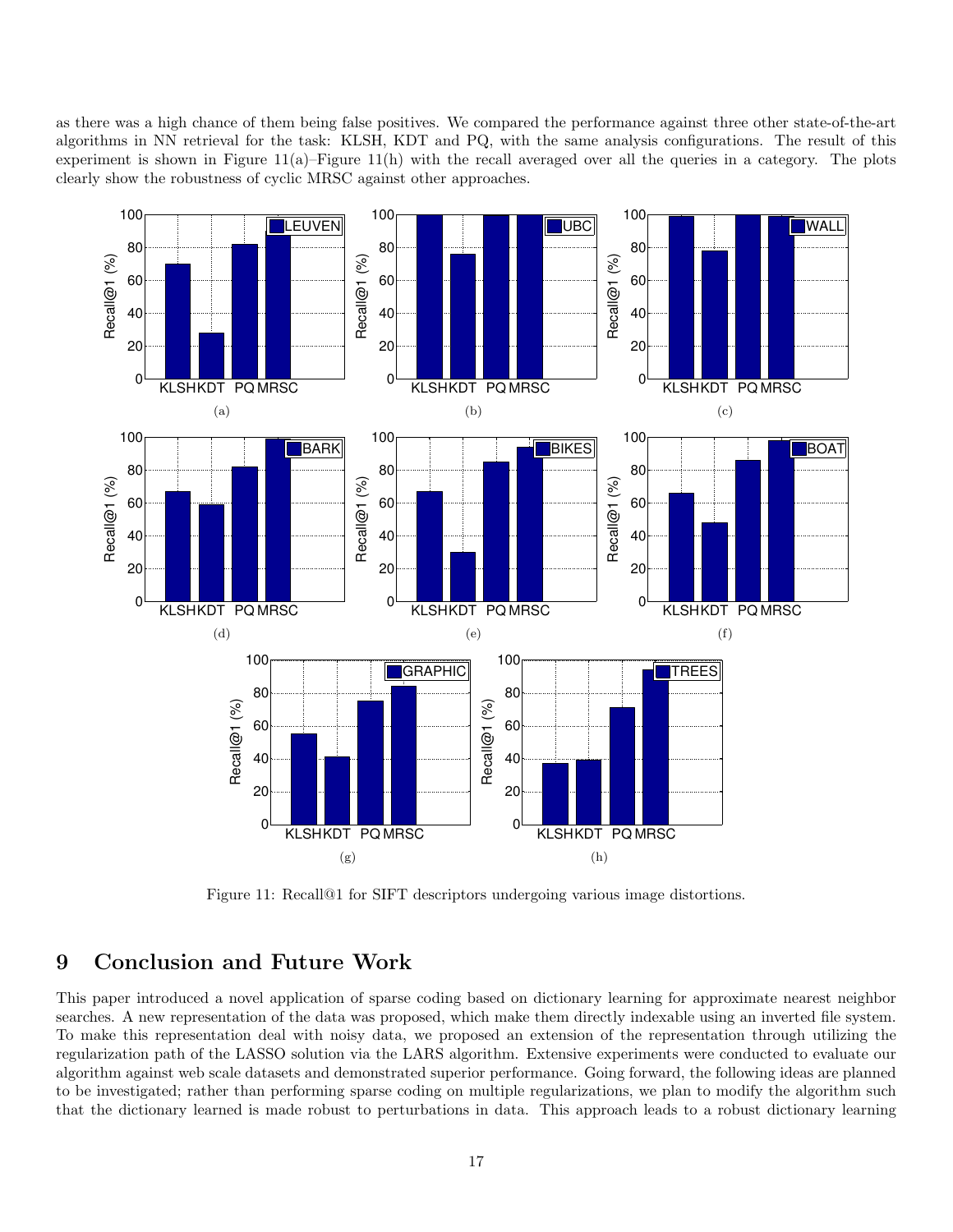framework. Using a hierarchical sparse coding framework with multiple learned dictionaries of various sizes for further improvising on the robustness is another direction we plan to pursue.

## Acknowledgements

We are indebted to three unknown reviewers whose insights and suggestions that has helped us improve this paper. We would like to thank Mr. Duc Fehr, University of Minnesota for helping us with the spin image dataset. This material is based upon work supported in part by the U.S. Army Research Laboratory and the U.S. Army Research Office under contract  $\#911$ NF-08-1-0463 (Proposal 55111-CI), and the National Science Foundation through grants  $\#III$ -0443945,  $\#CN$ S-082-1474, #IIP-0934327, #CNS-1039741, and #SMA-1028-076.

## References

- [1] Aharon, M., Elad, M., Bruckstein, A.: K-SVD: An algorithm for designing overcomplete dictionaries for sparse representation. TSP 54(11), 4311–4322 (2006)
- [2] Beyer, K., Goldstein, J., Ramakrishnan, R., Shaft, U.: When is nearest neighbor meaningful? Database Theory pp. 217–235 (1999)
- [3] Bohm, C., Berchtold, S., Keim, D.: Searching in high-dimensional spaces: Index structures for improving the performance of multimedia databases. ACM Computing Surveys 33(3), 322–373 (2001)
- [4] Boyer, E., Bronstein, A., Bronstein, M., Bustos, B., Darom, T., Horaud, R., Hotz, I., Keller, Y., Keustermans, J., Kovnatsky, A., Litman, R., Reininghaus, J., Sipiran, I., Smeets, D., Suetens, P., Vandermeulen, D., Zaharescu, A., Zobel, V.: SHREC 2011: robust feature detection and description benchmark. In: Proc. of Eurographics 2011 Workshop on 3D Object Retrieval, pp. 71–78. Eurographics Association (2011)
- [5] Broder, A.: On the resemblance and containment of documents. In: Proceedings of Compression and Complexity of Sequences, pp. 21–29. IEEE (1997)
- [6] Chen, S., Donoho, D., Saunders, M.: Atomic decomposition by basis pursuit. SIAM Review pp. 129–159 (2001)
- [7] Cheng, H., Liu, Z., Hou, L., Yang, J.: Sparsity induced similarity measure and its applications. IEEE Transactions on Circuits and Systems for Video Technology (2012)
- [8] Cormen, T.: Introduction to algorithms. The MIT press (2001)
- [9] Dalal, N., Triggs, B., Schmid, C.: Human detection using oriented histograms of flow and appearance. In: ECCV. Springer (2006)
- [10] Datar, M., Immorlica, N., Indyk, P., Mirrokni, V.: Locality-sensitive hashing scheme based on p-stable distributions. SoCG pp. 253–262 (2004)
- [11] Datta, R., Joshi, D., Li, J., Wang, J.: Image retrieval: Ideas, influences, and trends of the new age. ACM Computing Surveys 40(2), 1–60 (2008)
- [12] Donoho, D.: Compressed sensing. Technical Report, Department of Statistics, Stanford University (2004)
- [13] Donoho, D.: For most large underdetermined systems of linear equations the minimal L1-norm solution is also the sparsest solution. Communications on Pure and Applied Mathematics 59(6), 797–829 (2006)
- [14] Efron, B., Hastie, T., Johnstone, I., Tibshirani, R.: Least angle regression. Annals of Statistics 32(2), 407–451 (2004)
- [15] Elad, M.: Sparse and Redundant Representations: From Theory to Applications in Signal and Image Processing. Springer Verlag (2010)
- [16] Elad, M., Aharon, M.: Image denoising via learned dictionaries and sparse representation. In: Proceedings of the IEEE Conference on Computer Vision and Pattern Recognition, pp. 895–900 (2006)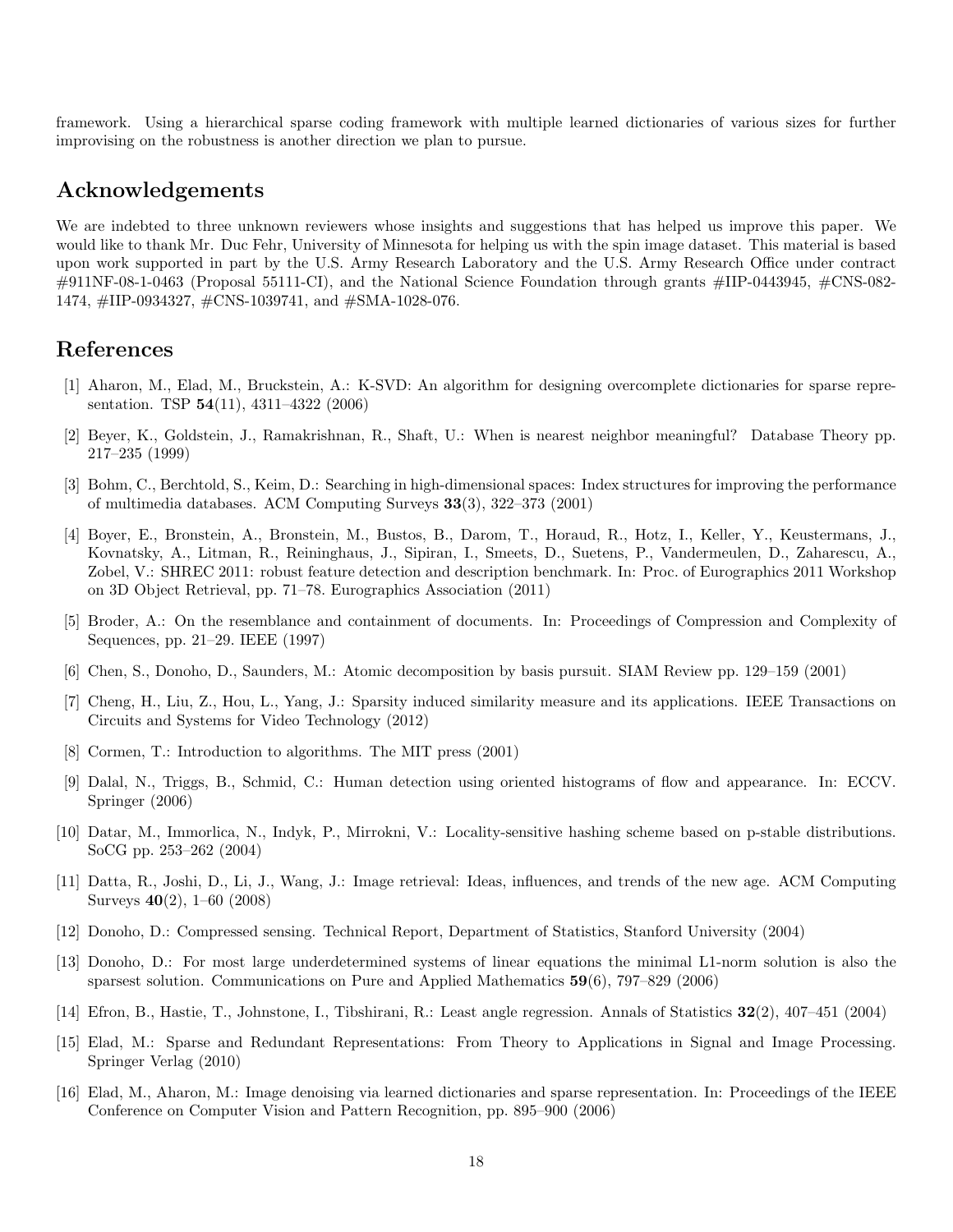- [17] Elad, M., Aharon, M.: Image denoising via learned dictionaries and sparse representation. In: CVPR (2006)
- [18] Elad, M., Starck, J., Querre, P., Donoho, D.: Simultaneous cartoon and texture image inpainting using Morphological Component Analysis (MCA). Applied and Computational Harmonic Analysis 19(3), 340–358 (2005)
- [19] Engan, K., Aase, S., Husøy, J.: Multi-frame compression: Theory and design. Signal Processing 80(10), 2121–2140 (2000)
- [20] Gill, P., Wang, A., Molnar, A.: The in-crowd algorithm for fast basis pursuit denoising. TSP 59(10), 4595–4605 (2011)
- [21] Gromov, M.: Monotonicity of the volume of intersection of balls. Geometrical aspects of functional analysis pp. 1–4 (1987)
- [22] Indyk, P., Motwani, R.: Approximate nearest neighbors: towards removing the curse of dimensionality. ToC pp. 604–613 (1998)
- [23] Jegou, H., Douze, M., Schmid, C.: Hamming embedding and weak geometric consistency for large scale image search. In: ECCV (2008)
- [24] Jegou, H., Douze, M., Schmid, C.: Product quantization for nearest neighbor search. PAMI 33(1), 117–128 (2011)
- [25] Johnson, A.: Spin-images: A representation for 3D surface matching. Ph.D. thesis, Carnegie Mellon University (1997)
- [26] Kim, S.J., Koh, K., Lustig, M., Boyd, S., Gorinevsky, D.: An interior-point method for large-scale l1-regularized least squares. Selected Topics in Signal Processing 1(4), 606–617 (2007)
- [27] Klenk, G.: A sparse coding based similarity measure. In: DMIN (2009)
- [28] Knuth, D.: The art of computer programming. Vol. 3, Sorting and Searching. Addison-Wesley Reading, MA (1973)
- [29] Kulis, B., Grauman, K.: Kernelized locality-sensitive hashing for scalable image search. In: ICCV (2009)
- [30] Lee, H., Battle, A., Rajat, R., Ng, A.: Efficient sparse coding algorithms. In: NIPS (2007)
- [31] Liu, W., Wang, J., Kumar, S., Chang, S.: Hashing with graphs. In: ICML (2011)
- [32] Lowe, D.: Distinctive image features from scale-invariant keypoints. IJCV 60(2), 91–110 (2004)
- [33] Mairal, J., Bach, F., Ponce, J., Sapiro, G.: Online Dictionary Learning for Sparse Coding. In: ICML (2009)
- [34] Mairal, J., Bach, F., Ponce, J., Sapiro, G.: Online learning for matrix factorization and sparse coding. JMLR 11, 19–60 (2010)
- [35] Mairal, J., Bach, F., Ponce, J., Sapiro, G., Zisserman, A.: Supervised dictionary learning. Arxiv preprint arXiv:0809.3083 (2008)
- [36] Mairal, J., Yu, B.: Complexity analysis of the lasso regularization path. In: arXiv:1205.0079v1 [stat.ML] (2012)
- [37] Malioutov, D., Cetin, M., Willsky, A.: Homotopy continuation for sparse signal representation. In: ICASSP. IEEE (2005)
- [38] Mallat, S., Zhang, Z.: Matching pursuits with time-frequency dictionaries. TSP 41(12), 3397–3415 (1993)
- [39] Marcellin, M., Gormish, M., Bilgin, A., Boliek, M.: An overview of JPEG-2000. In: Data Compression Conference, pp. 523–541. IEEE (2000)
- [40] Mori, G., Belongie, S., Malik, J.: Shape contexts enable efficient retrieval of similar shapes. CVPR (2001)
- [41] Murray, J., Kreutz-Delgado, K.: Sparse image coding using learned overcomplete dictionaries. Machine Learning for Signal Processing pp. 579–588 (2004)
- [42] Raginsky, M., Lazebnik, S.: Locality-sensitive binary codes from shift-invariant kernels. In: NIPS (2009)